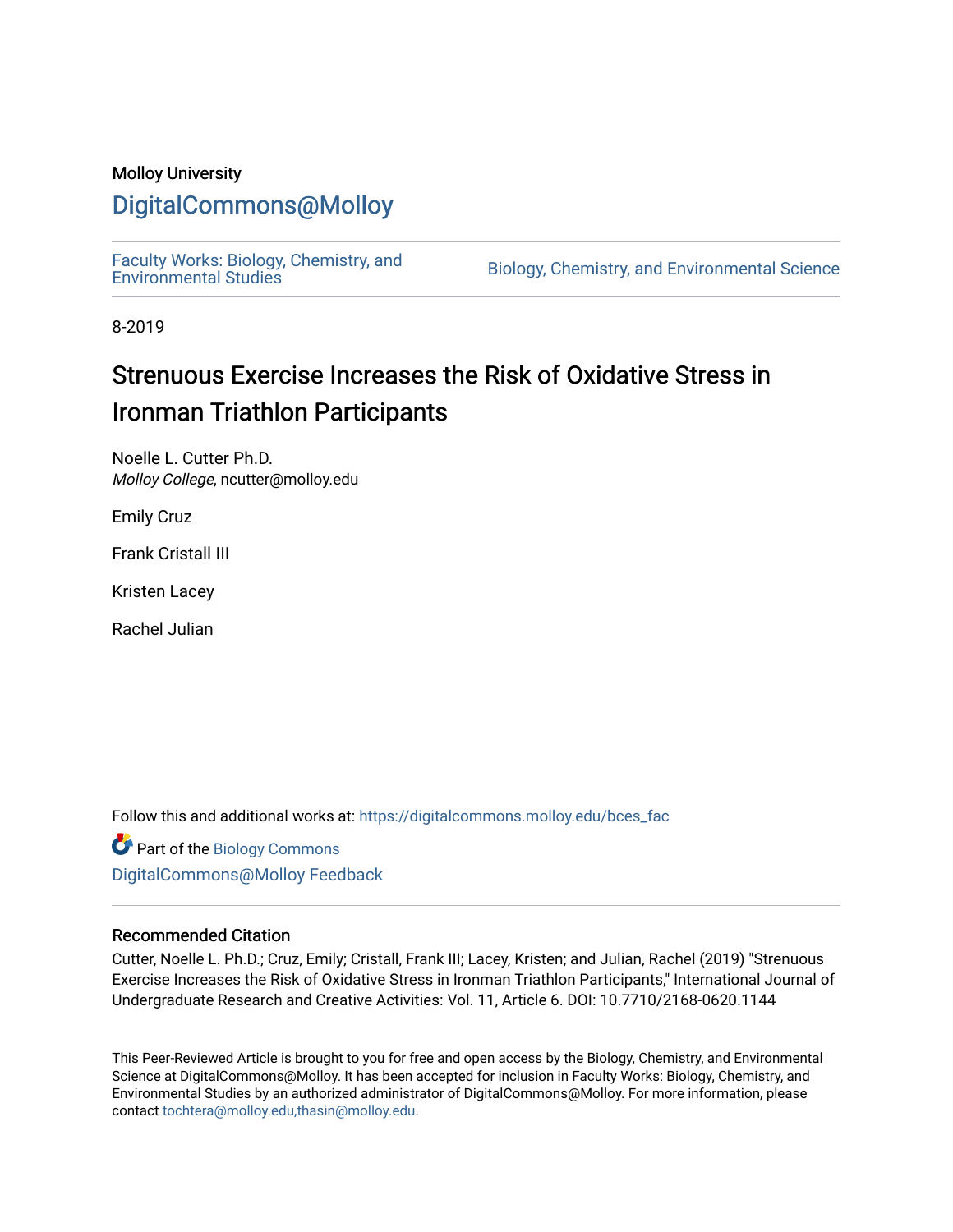## **[International Journal of Undergraduate Research and Creative](https://commons.pacificu.edu/ijurca?utm_source=commons.pacificu.edu%2Fijurca%2Fvol11%2Fiss1%2F6&utm_medium=PDF&utm_campaign=PDFCoverPages) [Activities](https://commons.pacificu.edu/ijurca?utm_source=commons.pacificu.edu%2Fijurca%2Fvol11%2Fiss1%2F6&utm_medium=PDF&utm_campaign=PDFCoverPages)**

## [Volume 11](https://commons.pacificu.edu/ijurca/vol11?utm_source=commons.pacificu.edu%2Fijurca%2Fvol11%2Fiss1%2F6&utm_medium=PDF&utm_campaign=PDFCoverPages) [Article 6](https://commons.pacificu.edu/ijurca/vol11/iss1/6?utm_source=commons.pacificu.edu%2Fijurca%2Fvol11%2Fiss1%2F6&utm_medium=PDF&utm_campaign=PDFCoverPages)

8-1-2019

# Strenuous Exercise Increases the Risk of Oxidative Stress in Ironman Triathlon Participants

Noelle L. Cutter Ph.D. *Molloy College*, ncutter@molloy.edu

Emily Cruz *Molloy College*, ecruz@lions.molloy.edu

Frank Cristall III *Molloy College*, fcristallo@lions.molloy.edu

Kristen Lacey *Molloy College*, klacey@lions.molloy.edu

Rachel Julian *Molloy College*, rjulian@lions.molloy.edu

#### Recommended Citation

Cutter, Noelle L. Ph.D.; Cruz, Emily; Cristall, Frank III; Lacey, Kristen; and Julian, Rachel (2019) "Strenuous Exercise Increases the Risk of Oxidative Stress in Ironman Triathlon Participants," *International Journal of Undergraduate Research and Creative Activities*: Vol. 11, Article 6. DOI: 10.7710/2168-0620.1144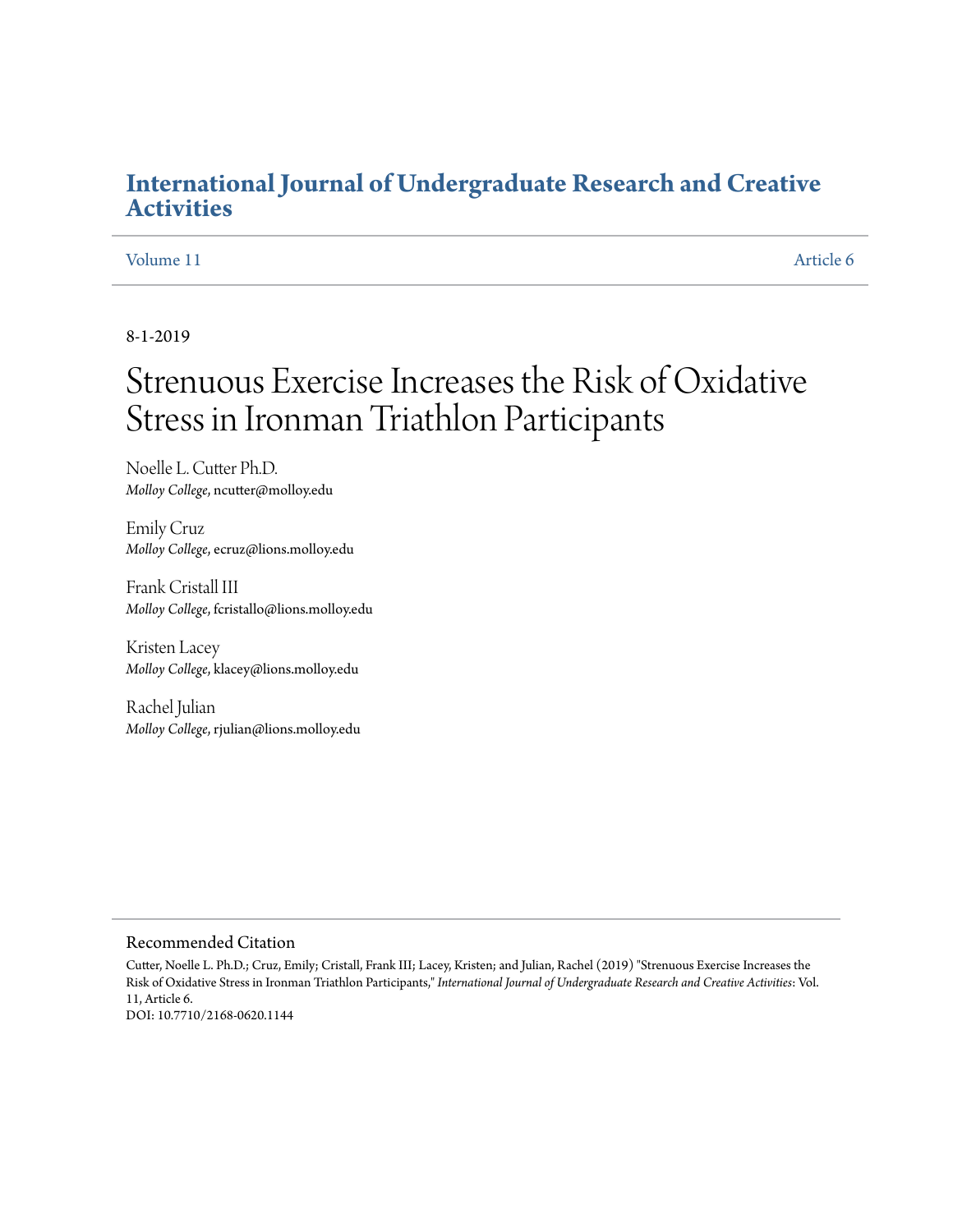## Strenuous Exercise Increases the Risk of Oxidative Stress in Ironman Triathlon Participants

#### **Peer Review**

This work has undergone a double-blind review by a minimum of two faculty members from institutions of higher learning from around the world. The faculty reviewers have expertise in disciplines closely related to those represented by this work. If possible, the work was also reviewed by undergraduates in collaboration with the faculty reviewers.

#### **Abstract**

Regular physical activity has been linked to greater overall health. Literature review and studies have also defined regular physical activity as a reducer of life-threatening illnesses such as cardiovascular disease, diabetes and obesity. However, long increments of strenuous exercise can produce oxidative stress and muscle fatigue in the human body. The increase in oxygen consumption during strenuous exercise leads to elevated reactive oxygen species (ROS). Cells continuously produce free radicals and reactive oxygen species as part of metabolic processes in the body. These free radicals are neutralized by an antioxidant defense system in the body consisting of enzymes, such as catalase, and non-enzymatic antioxidants. An Ironman Triathlon consists of a 2.4-mile (3.86 km) swim, a 112-mile (180.25 km) bicycle ride and a marathon 26.2-mile (42.2 km) run, raced in that order and without a break. It is widely considered by athletes to be one of the most demanding sporting events in the world. It is hypothesized that a physically challenging event such as the Ironman Triathlon can be linked to elevated cortisol levels, increased occurrence of DNA damage, elevated concentrations of ROS, and consequently increased oxidative stress in humans. In order to derive conclusive results regarding the hypothesis, groups containing athletes who completed the full Ironman race, the half Ironman race, and a control group of moderately active individuals were established and individuals were required to report Garmin Smartwatch health and wellness data. The half Ironman consists of a 1.2-mile (1.93 km) swim, a 56-mile (90.12 km) bicycle ride and a marathon 13.1-mile (21.1 km) run, raced in that order and without a break. Several protocols were then applied to derive data necessary to complete the research. After the participants were selected, their saliva was collected in a non-invasive fashion and was used in the Elisa Saliva Kit to determine cortisol concentration. The saliva samples were also utilized to perform DNA and RNA extraction; and the resulting products were analyzed for quantity and quality of the DNA and RNA. Real time PCR allows scientists to monitor PCR while it is occuring. In this technique, luminescence is produced by reporter molecules as the PCR products increase with every cycle. To determine ROS concentration, the ROS-Glo assay, which provides a light signal that is proportional to the ROS in a given sample, was utilized. An additional marker of oxidative stress is 8-oxo-2-deoxyguanosine(8-oxo-dG). The OxiSelect™ Oxidative DNA Damage ELISA uses antibody and antigen interactions to report the concentration of 8-oxo-dG in a sample. Furthermore, the results indicate an increase in enzymatic indicators of elevated ROS, elevated cortisol levels, and disruption of sleep in the participating athletes after the race. In conclusion, the athletes who completed the full Ironman triathlon experienced increased amounts of oxidative stress than their less active counterparts in the control group, as was denoted by the elevated cortisol levels, increased 8-oxo-dG concentrations, and increased ROS concentrations.Such a rigorous event negatively impacted participants and caused oxidative stress.

#### **Keywords**

oxidative stress, athletic endurance, reactive oxygen species, cortisol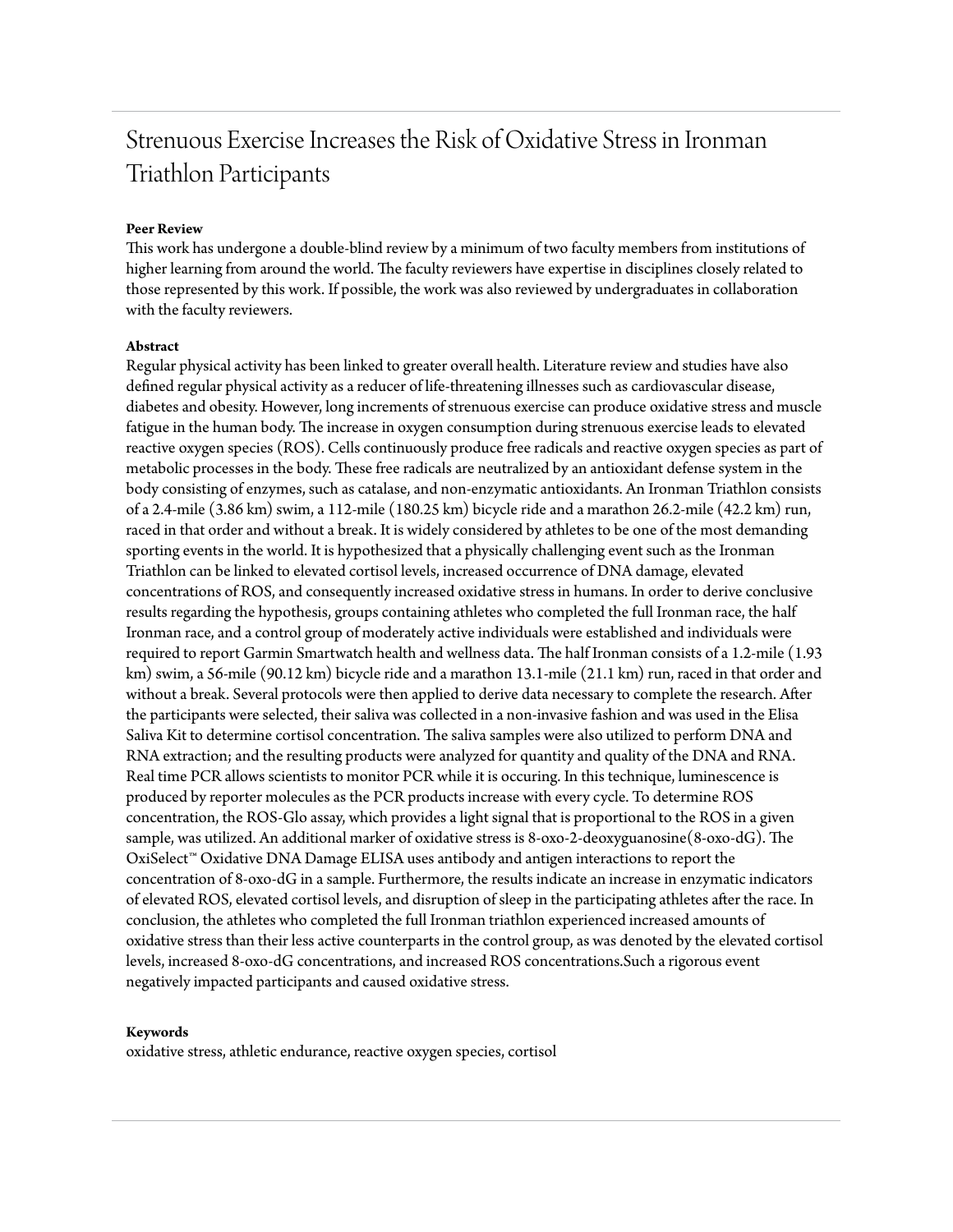#### **Acknowledgements**

We would like to expresses our deepest gratitude to Molloy College Biology, Chemistry and Environmental Science department and our wonderful professor and mentor Dr. Noelle Cutter. Her guidance is fundamental to all we have accomplished. We would also like to extend a special thank you to our parents, as they have not only supported us financially, but have also encouraged us to pursue our dreams.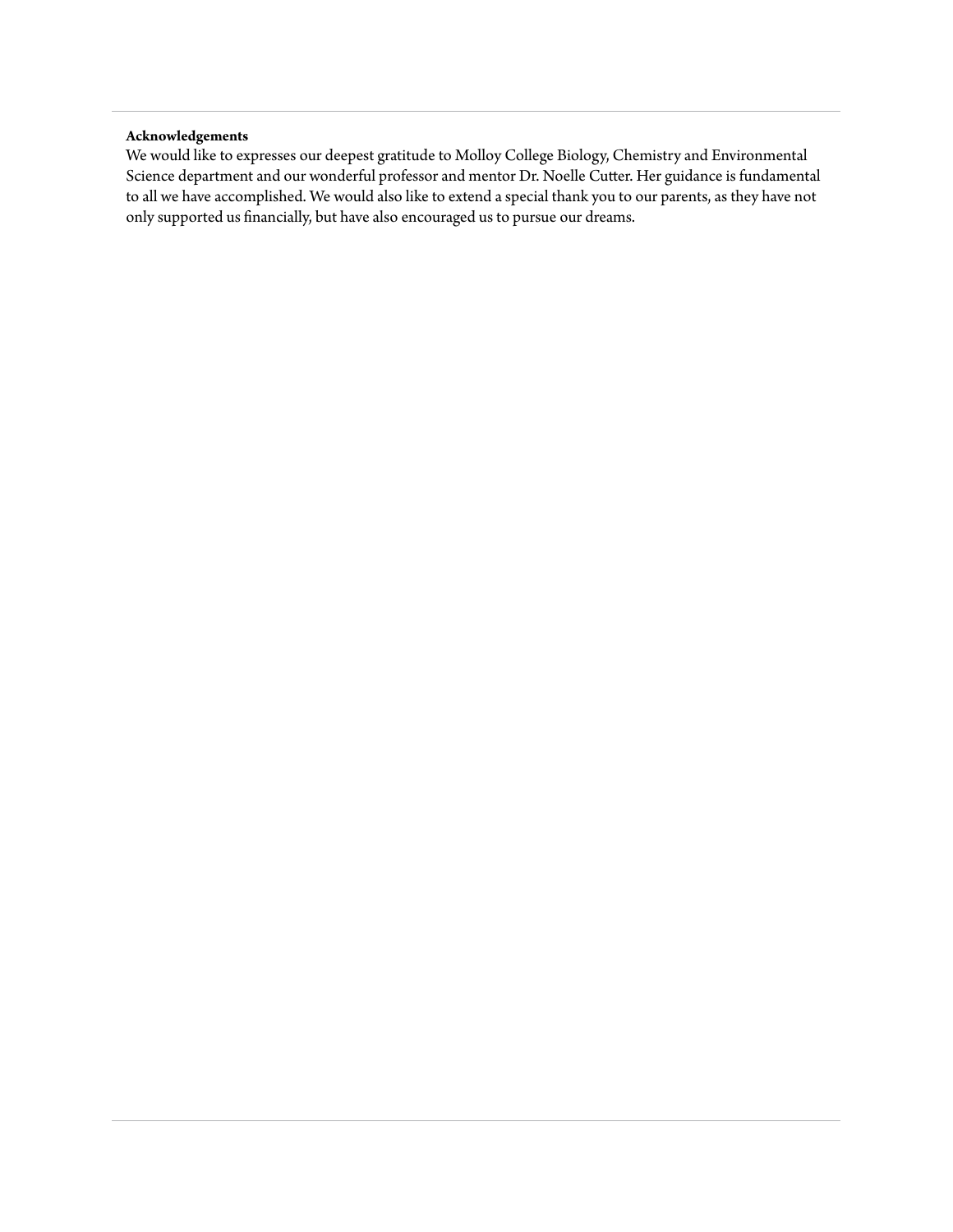#### **Strenuous Exercise Increases the Risk of Oxidative Stress in Ironman Triathlon**

#### **Participants**

#### **Emily Cruz, Kristen Lacey, Rachel Julian, and Frank Cristallo III**

#### **Dr. Noelle Cutter**

## **ABSTRACT**

Regular physical activity has been linked to greater overall health. Literature review and studies have also defined regular physical activity as a reducer of life-threatening illnesses such as cardiovascular disease, diabetes and obesity. However, long increments of strenuous exercise can produce oxidative stress and muscle fatigue in the human body. The increase in oxygen consumption during strenuous exercise leads to elevated reactive oxygen species (ROS). Cells continuously produce free radicals and reactive oxygen species as part of metabolic processes in the body. These free radicals are neutralized by an antioxidant defense system in the body consisting of enzymes, such as catalase, and non-enzymatic antioxidants. An Ironman Triathlon consists of a 2.4-mile (3.86 km) swim, a 112-mile (180.25 km) bicycle ride and a marathon 26.2 mile (42.2 km) run, raced in that order and without a break. It is widely considered by athletes to be one of the most demanding sporting events in the world. It is hypothesized that a physically challenging event such as the Ironman Triathlon can be linked to elevated cortisol levels, increased occurrence of DNA damage, elevated concentrations of ROS, and consequently increased oxidative stress in humans. In order to derive conclusive results regarding the hypothesis, groups containing athletes who completed the full Ironman race, the half Ironman race, and a control group of moderately active individuals were established and individuals were required to report Garmin Smartwatch health and wellness data. The half Ironman consists of a 1.2-mile (1.93 km) swim, a 56-mile (90.12 km) bicycle ride and a marathon 13.1-mile (21.1 km) run, raced in that order and without a break. Several protocols were then applied to derive data necessary to complete the research. After the participants were selected, their saliva was collected in a non-invasive fashion and was used in the Elisa Saliva Kit to determine cortisol concentration. The saliva samples were also utilized to perform DNA and RNA extraction; and the resulting products were analyzed for quantity and quality of the DNA and RNA. Real time PCR allows scientists to monitor PCR while it is occurring. In this technique, luminescence is produced by reporter molecules as the PCR products increase with every cycle. To determine ROS concentration, the ROS-Glo assay, which provides a light signal that is proportional to the ROS in a given sample, was utilized. An additional marker of oxidative stress is 8-oxo-2-deoxyguanosine(8-oxo-dG). The OxiSelect™ Oxidative DNA Damage ELISA uses antibody and antigen interactions to report the concentration of 8-oxodG in a sample. Furthermore, the results indicate an increase in enzymatic indicators of elevated ROS, elevated cortisol levels, and disruption of sleep in the participating athletes after the race. In conclusion, the athletes who completed the full Ironman triathlon experienced increased amounts of oxidative stress than their less active counterparts in the control group, as was denoted by the elevated cortisol levels, increased 8-oxo-dG concentrations, and increased ROS concentrations.

1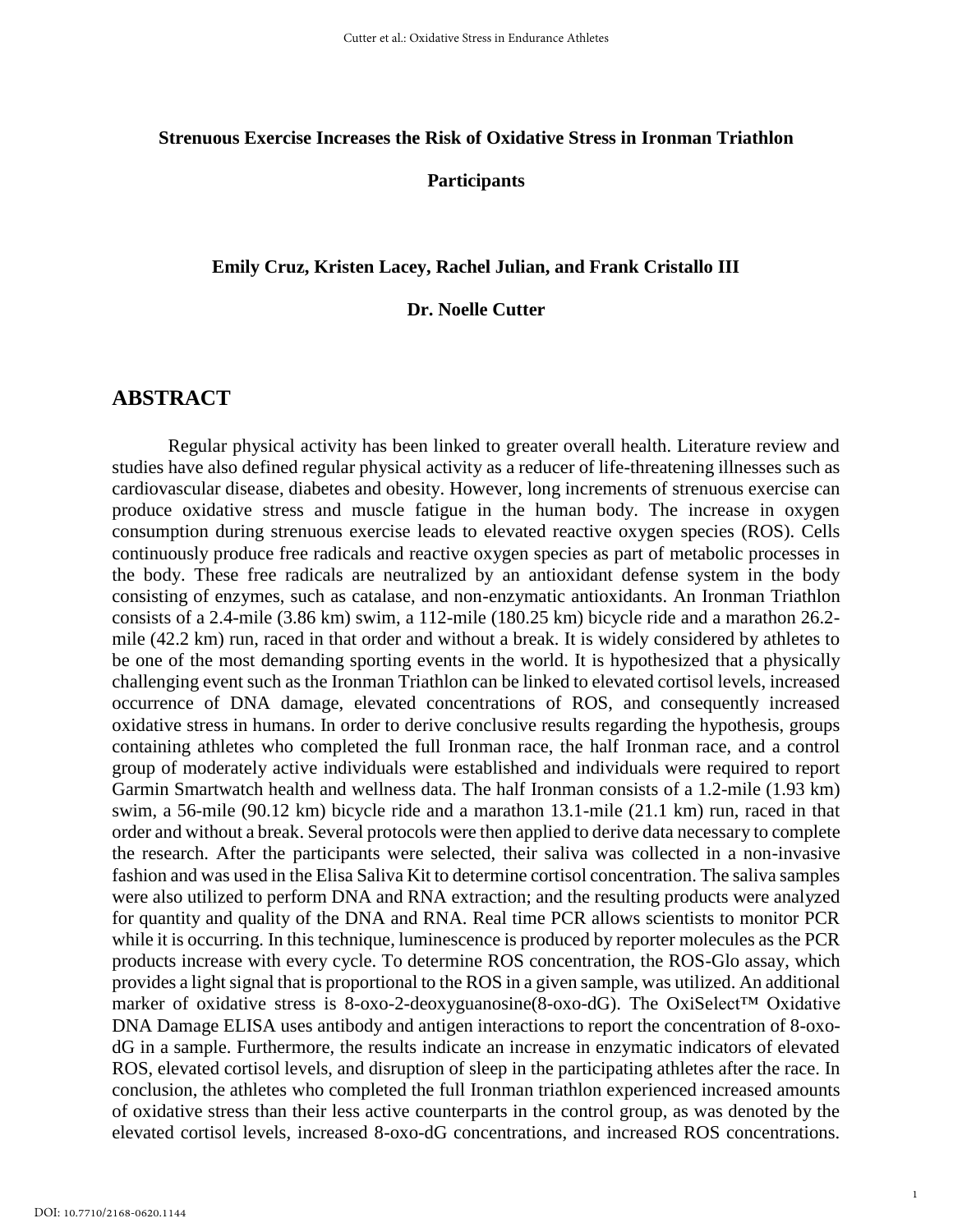Such a rigorous event negatively impacted participants and caused oxidative stress (Meeusen 2005).

## **LIST OF FIGURES**

Figure 1. Athlete Profile, Page 18

Figure 2. Hours of Sleep, Page 18

Figure 3. ROS-Glo Assay for Oxidative Stress, Page 19

Figure 4. Gene Expression Changes, Page 19

Figure 5. Cortisol Levels, Page 20

Figure 6. 8-oxo-dG Concentrations, Page 20

## **LIST OF TABLES**

Table 1. Gene Descriptions, Page 21

Table 2. Primer Sequences, Pages 21-22

Table 3. Cortisol Level Measurements, Page 22

Table 4. DNA Damage Assay, Page 22

## **INTRODUCTION**

Regular physical activity has been linked to greater overall health. According to the Mayo clinic, exercising regularly has various benefits such as improvement of cardiovascular function (Mayo Foundation for Medical Education and Research**)**. Regular Physical activity increased high-density lipoproteins, which is commonly known as beneficial cholesterol that absorbs excess cholesterol and transports it back to the liver (Mann 2014). This cholesterol is linked to increase smooth blood flow, allowing a decrease risk for heart disease (Mann 2014). Additionally, regular physical activity is linked to positive change in mental well-being. Physically fit individuals experienced fewer symptoms of depression and anger (Meeusen 2005). Regular physical activity is crucial to optimal health in humans (Meeusen 2005) and the Department of Health and Human Services consequently recommends 30 minutes of exercise, three to five times a week. Physical fitness is defined as a person's ability to carry out tasks without undue fatigue (Caspersen 1985.). Activities can be characterized as rigorous, moderate and light. Vigorous activities include any actions which require larger effort such as running, various sports, and swimming rapidly. Moderate activities, which are less demanding, include physical engagements such as aerobics, walking briskly, and dancing (Lee 2000). Both types of activity count toward meeting the physical activity requirements in humans. Proceeding in this research, emphasis was placed on collecting data concerning the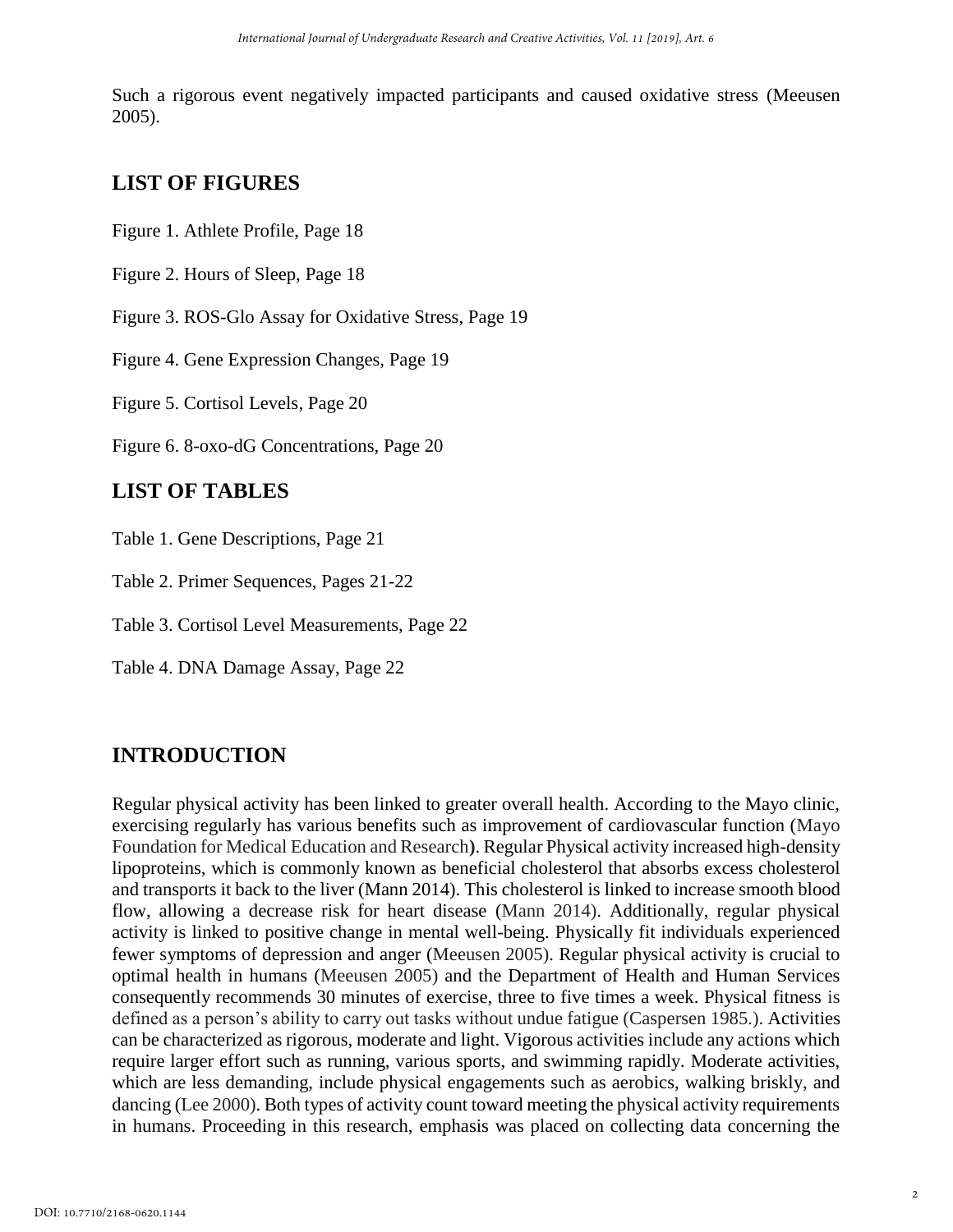effects of strenuous exercise on the body. Strenuous exercise surpasses the energy exerted in vigorous or moderate exercise (Lee 1995). What is considered strenuous exercise can vary based on an individual's level of physical fitness and his or her mental perception of how hard the activity is (Caspersen 1985). Therefore, strenuous exercise has a subjective definition that varies from individual to individual. However, aerobic exercise increases the rate of oxygen consumption, which, in turn, increases the production of reactive oxygen species (ROS). The consumption of oxygen for aerobic production of adenosine triphosphate (ATP) may increase from 10 to 20 times during exercise compared with resting levels. Consumption of oxygen is necessary for energy production within muscles (Alessio 2000). Consequently a rise in oxygen consumption, causes an increase in the production of reactive oxygen species (ROS) and oxidative damage to cellular structure because of oxidation of membrane lipids, carbohydrate oxidation, and damage to nucleic acids (Lovrić 2005)**.** In some circumstances, low concentrations of ROS are known to have a stimulating effect and can initiate apoptosis. However, large amounts of ROS, like those identified to occur from ultra-endurance exercise, can damage vital cellular structures, and oxidative damage can result (Radak 2013).

Cellular damage and oxidative stress have been associated with a number of pathophysiological conditions such as atherosclerosis, malignancies, and neurologic diseases such as Alzheimer's and Parkinson's. In the Harvard Alumni Health Study, individuals in the group with the highest energy expenditure had an increased relative risk of death compared with two groups who completed less exercise (Paffenbarger 1986). This finding is consistent with that reported in the British Regional Heart Study, where vigorously active men had higher rates of heart attacks than men performing moderate or moderately vigorous activity (Shaper 1991). A plausible rationale linking high-volume physical activity and increased disease incidence may include oxidative stress in disease etiology (Lee, 2000).

The Ironman triathlon consists of a sports competition including three different sports in one single event (3.8km swim, 180 km bike ride, and 42.2 km run), raced in this order and without a break, during which athletes exercise for a long period of time. These competitions require high resistance and can lead to heat stress and dehydration, muscle injury, oxidative stress, and inflammation (Sahlin 2010). Individuals who undergo intense and prolonged exercise or exhaustive training, or even those with very high training frequency may exceed the capacity of endogenous antioxidant system and, consequently, cause severe muscle injuries, with subsequent inflammation and oxidative stress (Sahlin 2010). Therefore, high rates of oxidative stress may contribute to decreased performance, fatigue, muscle damage, and muscle pain.

The body has cellular and hormonal indicators of when it is exposed to stress or increased oxidative stress. Humans experience a natural rise in cortisol during exercise. Cortisol levels that remain elevated after a workout are seen in athletes who are overtraining, overreaching, and not allowing their bodies significant recovery time (Filaire 1996). We hypothesize that a physically challenging event such as the Ironman Triathlon can be linked to elevated cortisol levels, increased occurrence of DNA damage, elevated concentrations of ROS, and consequently increased oxidative stress in humans.

## **MATERIALS AND METHODS**

Human subject research approval was obtained through the Molloy College Institutional Review Board prior to the study (2017-2018). Subjects gave signed informed consent prior to participating. All subjects were cleared by a physician prior to starting the Ironman training.

#### **Selection**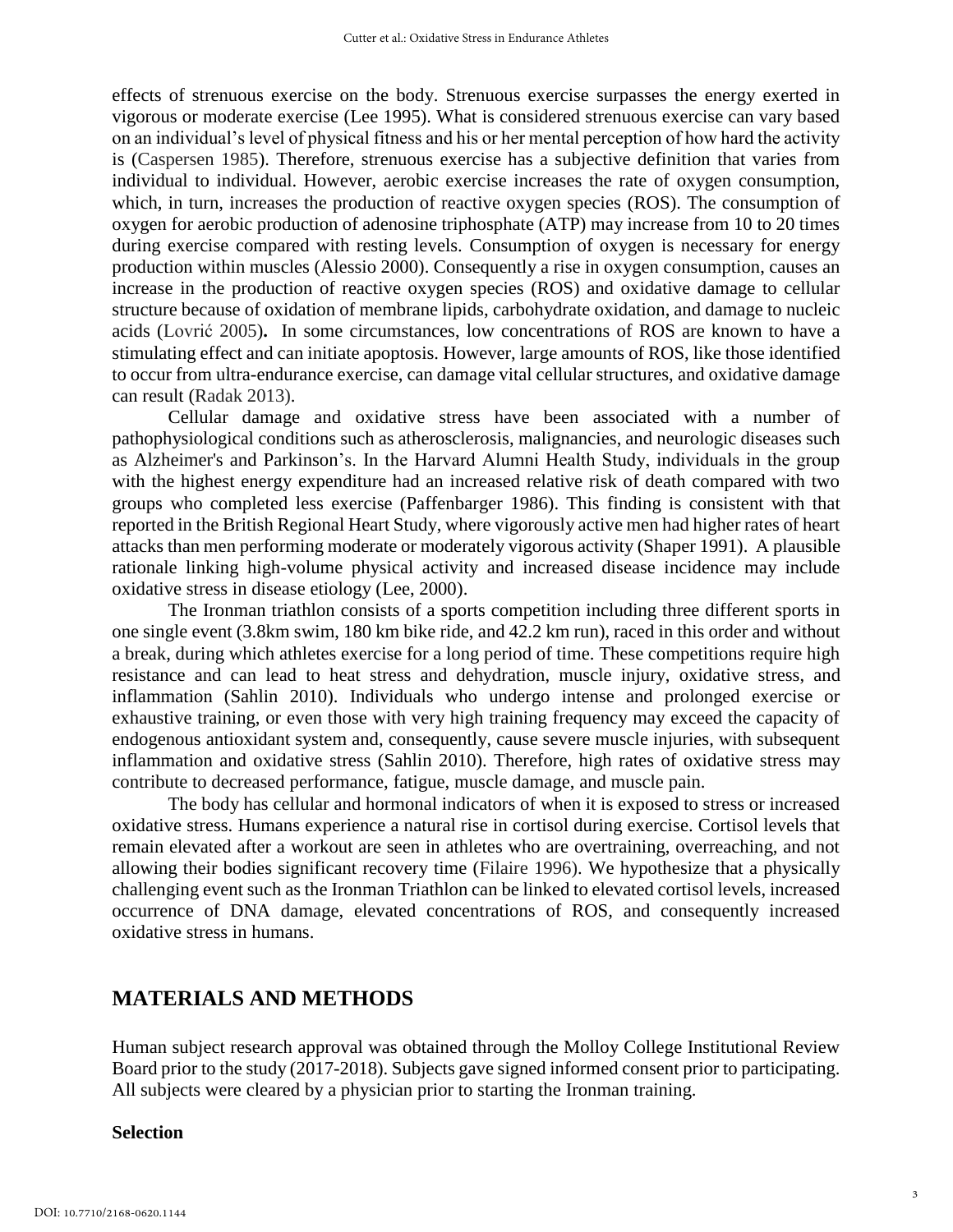One of the most crucial tasks in the study design phase is identifying appropriate participants. The participants of the study were acquired through the means of convenience sampling. Furthermore, in order to complete the study, participants of a specific criteria had to be selected. Participants for selection included eleven well-trained triathletes who were scheduled to compete in the Ironman Triathlon (3.8-km swim, 180-km cycle, 42.2-kmrun). Mean environmental conditions ranged from 20 to 25°C and from 79% to 85% relative humidity. Males and females between the ages 25 and 45 were selected, all of which were of good health and cleared by a physician to perform in the Ironman Placid. Selected athletes did not use any medication, antioxidant, or related supplements; are non-smokers; and did not have any febrile illness as noted by a physician prior to enrollment in the study. The selected participants must have competed in an Ironman triathlon prior to competing in the one for the study. The chosen few must have signed up to participate in the Full Ironman Placid or Ironman Placid Half for summer 2017 and summer 2018. In addition, the selected participants must give a written consent form that they will be participating and are responsible for any minor casualties that may occur. Before, during and after the race at selected time points, athletes were surveyed based on their general health, training, and diet. The control group consisted of individuals who were not registered or training for the Ironman triathlon or a comparable event. Several corresponding factors were recorded, including age, height (cm), weight (kg), heart rate (bpm), heart rate max (bpm), exercise time (hours per week), sleep average (hours per day), and VO2 max. Information such as heart rate, heart rate max, exercise time, sleep average, and VO2 max were derived utilizing Garmin smartwatch data.

## **Saliva Collection**

Cortisol levels that remain elevated after a workout are seen in athletes who are overtraining, overreaching, and not getting significant recovery time (Filaire 1996). The measurement of cortisol levels in general can be determined from a sample of saliva, and it usually indicates adrenal function. To collect saliva from the participants, a sterile swab of 125mm was used and the subject held it firmly under their tongue to generate saliva. The used swabs were collected separately and placed into sterile test tubes. Additionally, subjects were requested to salivate into a collection tube from Salimetrics. Pre and post exercise saliva aliquots of 500 to 1000 µl were collected and put on ice immediately for transportation back to the lab and then frozen at -80.C within the hour for future functional assays. Analysis of samples took place within 21 days of being frozen at - 80.C.

## **Cortisol Saliva Assay**

The ENZO Cortisol ELISA kit was used to quantitatively determine cortisol in human saliva by an enzyme immunoassay. The concept of the procedure imitates the standard competitive binding scenario. The competitive binding took place between the enzyme-labeled antigen, the conjugate, and the unlabeled antigen, existing in the standards, controls, and samples. This occurred only for a restricted number of antibody binding sites on the microwell plate. Unbound materials were then removed by washing and decanting procedures. Next, the enzyme substrate p-nitrophenyl phosphate was added. The reaction was allowed to sit for one hour at room temperature and then stopped using a trisodium phosphate stop solution. The absorbance was measured using the Biotek EL800 plate reader at 405 nm. The quantity of cortisol in the saliva sample was inversely proportional to the intensity of the color formed by the plate reader. A standard curve was created with the data collected, depicting the concentration of cortisol found within the saliva samples.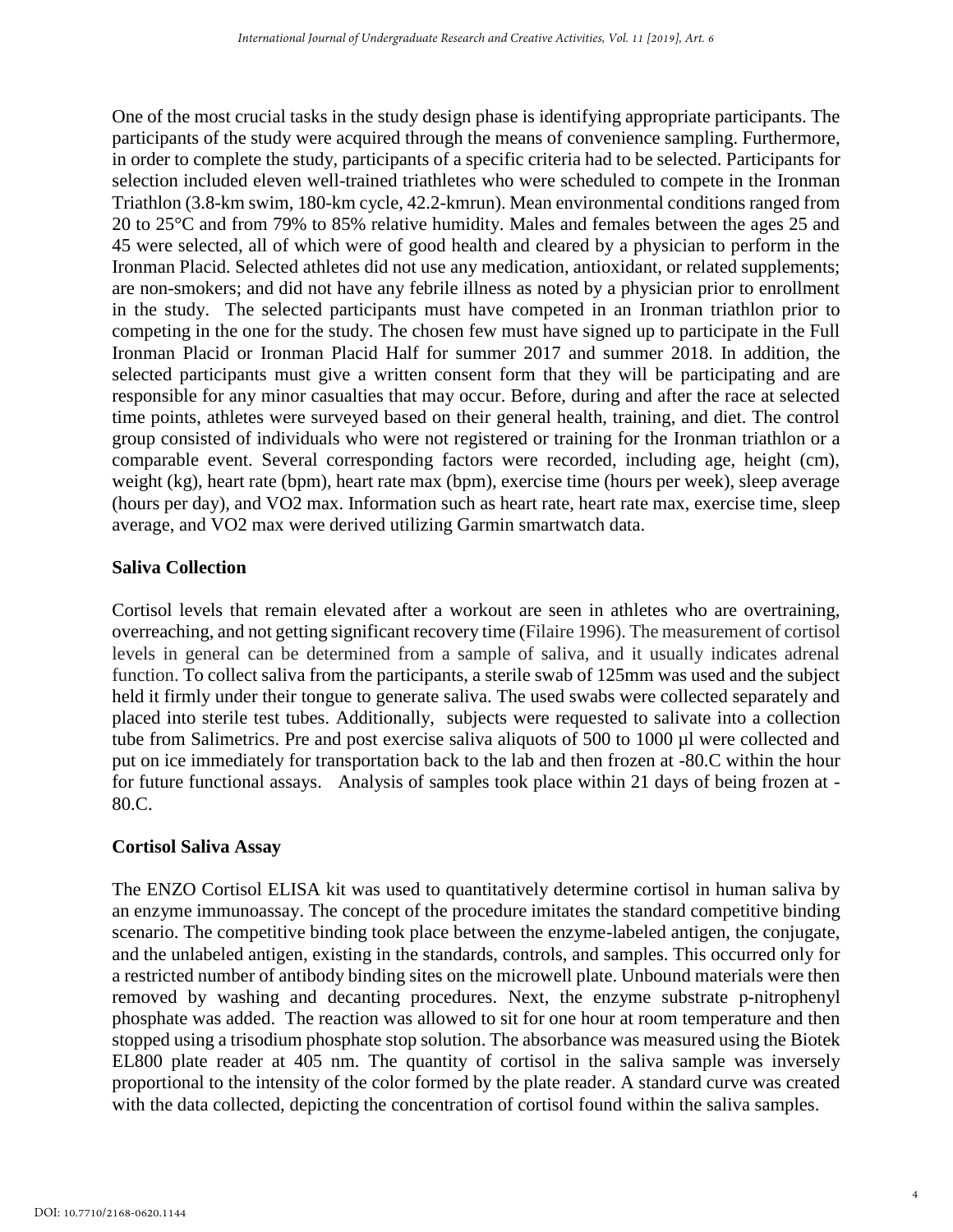## **DNA and RNA Extraction**

DNA and RNA extraction is used to quantify, discover, and profile nucleic acids. To isolate DNA and RNA from approximately 1000µl saliva collected by the participants, the QIAGEN mini kit was utilized. The protocol was followed accordingly. In short, cells were lysed and DNA was isolated, cleaned, and extracted following the spin protocol as outlined by Qiagen. Extracted isolates were analyzed for quantity and quality using the Thermo Nanodrop 2000.

### **Real-time qPCR**

Gene expression analysis is a fast and convenient PCR method that combines standard RT-PCR with the idea of fluorescence resonance energy transfer (FRET) using fluorogenic primers. The recognition of changes in fluorescence intensity during the reaction allowed us to follow the PCR reaction in real time. Total cellular RNA was isolated using RNeasy kit and 1ug of RNA was reverse transcribed to cDNA using the SuperScript One Step RT-PCR system by Invitrogen, according to the manufacturer's instructions. cDNA at a 1:10 dilution was used for all PCR reactions and primers were designed by BioRad. The primer sequences utilized in RT-qPCR amplification is depicted in Table 2. All PCR reactions were performed on CFX-96 Bio-Rad RT System in triplicate and validated by the presence of a single peak in the melting curve analysis. Changes in gene expression were calculated relative to the actin control. PCR products were electrophoresed through 1.0% agarose gel, stained with ethidium bromide and visualized under ultraviolet illumination. Band intensity was calculated using Image-J software (Bio- Levels of mRNA were expressed as the ratio of band intensity relative to that for control).

#### **ROS-Glo Assay**

The ROS-Glo<sup>TM</sup> H<sub>2</sub>O<sub>2</sub> Assay is a homogeneous bioluminescent assay that measures the level of hydrogen peroxide (H<sub>2</sub>O<sub>2</sub>), a reactive oxygen species (ROS), directly in saliva samples from our participants. A derivatized luciferin substrate is incubated with sample and reacts directly with H<sub>2</sub>O<sub>2</sub> to generate a luciferin precursor. Addition of ROS-Glo<sup>™</sup> Detection Solution converts the precursor to luciferin and provides Ultra-Glo™ Recombinant Luciferase to produce light signal that is proportional to the level of  $H_2O_2$  present in the sample. Samples were run in triplicate and repeated at least two times for statistical significance. Relative luminescent values were read using Biotek EL800 plate reader.

## **OxiSelect™ Oxidative DNA Damage ELISA**

Among numerous types of oxidative DNA damage, the formation of 8-hydroxydeoxyguanosine (8-oxo-dG) is a ubiquitous marker of oxidative stress. This kit uses an ELISA for the quantitative measurement of 8-oxo-dG. The unknown 8-oxo-dG samples or 8-oxo-dG standards are first added to an 8-oxo-dG/BSA conjugate preabsorbed microplate. Clear saliva samples were diluted in Assay Diluent and used directly in the assay. Samples were incubated for 10 minutes at room temperature with orbital shaking. Next, an anti-8-oxo-dG monoclonal antibody is added and left to sit for one hour at room temperature. The samples are washed and incubation is followed by an HRP conjugated secondary antibody for an additional one hour. The 8-oxo-dG content in unknown samples is determined by comparison with predetermined 8-oxo-dG standard curve using the Biotek EL800 plate reader at 450 nm primary wavelength. Samples were run in triplicate and repeated at least two times for statistical significance.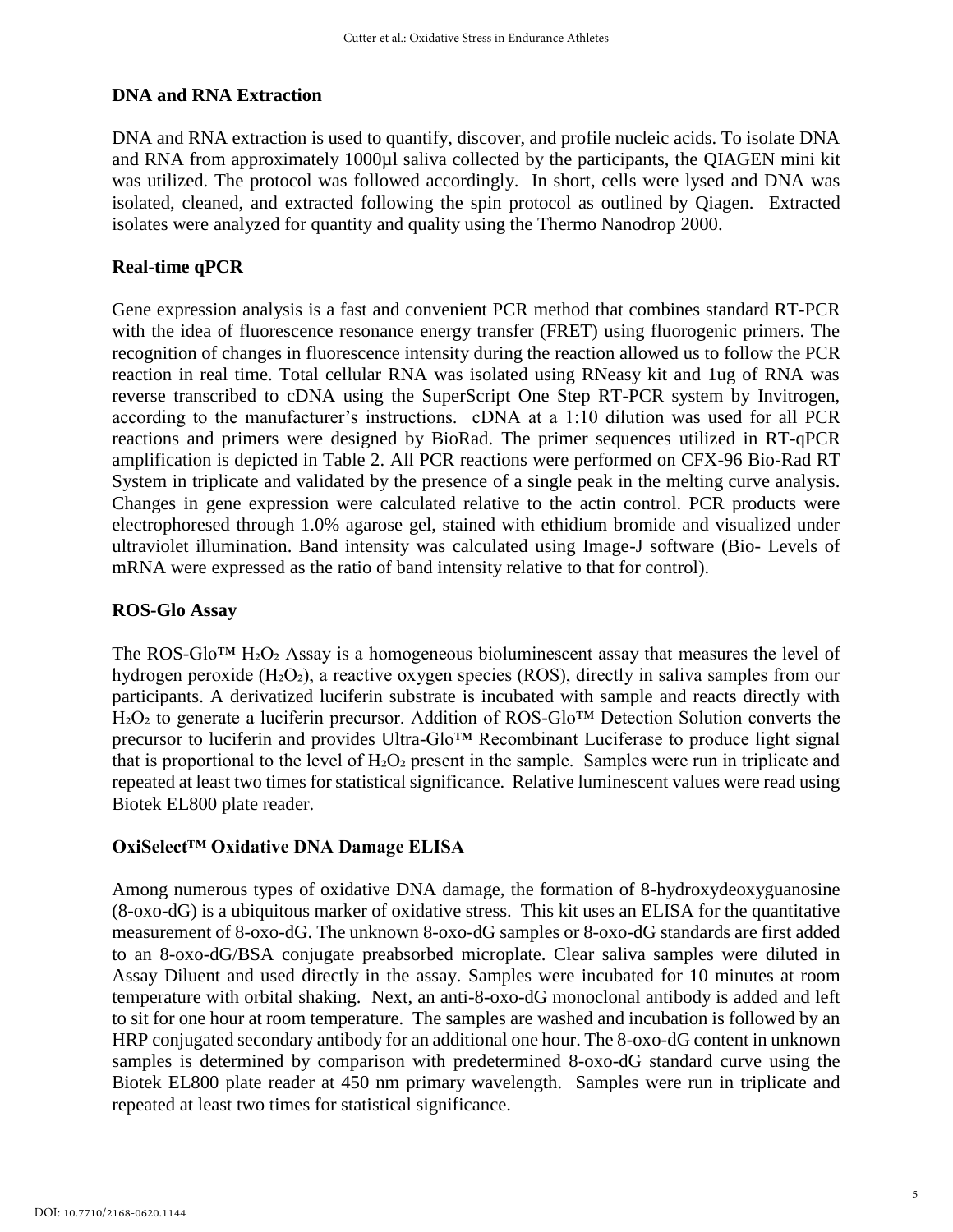## **Data Analysis**

All data represented in our study is shown as the averages with standard deviation bars of three independent trials per experiment. T-tests were conducted in comparison to the untreated group with Microsoft Excel**®**, with p < 0.05 and p < 0.01 for significance. Normality was evaluated by Kolmogorof–Smirn-off test, and a paired test was used to test for differences between pre-race and post-race. All experiments were repeated three times for accuracy, in replicates of 10, unless otherwise stated. Statistical analyses were performed using SPSS/Windows version 12.5S statistical package (SPSS, Chicago, IL, USA). Statistical significance was accepted at the level of *p* < 0.05. The Bonferroni correction calculation was used to compare t-tested paired samples.

## **RESULTS**

## **Athletic Profile**

The ages of the male and female athletes, all of whom were of good health and cleared by a physician to participate, varied from 25 to 45 years of age. The body composition varied with different body compositions and different lifestyles choices such as time spent sleeping and exercising (Figure 1). Data on the following parameters, namely heart rate, heart rate max, exercise time per week, average sleep time per day, and VO2 max were all obtained from various versions of the Garmin Smartwatch. The average heart rate of the full Ironman participants was lower in comparison to the half Ironman participants and those in the control group, while the half Ironman participants had lower average heart rates than those in the control group. The heart rate max data, which is the highest heart rate an individual can have during exercise, showed an opposite trend. The full Ironman participants had the highest heart rate max out of the three groups. The half Ironman participants had a lower heart rate max than the full Ironman participants, but a higher heart rate max than the participants in the control group (Fraga 1990). The control group presented the lowest heart rate max values out of the three groups. The  $VO<sub>2</sub>$  max data followed a similar trend, with the full Ironman participants possessing the highest  $VO<sub>2</sub>$  max values. The half Ironman participants possessed a lower  $VO<sub>2</sub>$  max value than those in the full Ironman group, however the control group participants had the lowest  $VO<sub>2</sub>$  max values of each of the three groups. The exercise time per week performed by those in the full Ironman group exceeded both the half Ironman and control group participants; however the participants in the half Ironman group exercised more per week than those in the control group.

## **Cortisol Levels**

Cortisol plays an essential role in the bodies' response to stress. Our results indicate elevated cortisol levels both before and after the Ironman race when compared to the average cortisol levels of participants in the control group, as hypothesized. Cortisol levels in Ironman and Half-Ironman participants remained elevated 24 hours after the race in comparison to the cortisol levels derived 24 hours pre-race (Figure 5). The sustained elevation in cortisol levels is due to the athletes overtraining, overreaching, and not allowing their bodies significant recovery time (Hassmen 2000). The actual cortisol levels derived from the participants are denoted in Table 2.

## **Sleeping Patterns**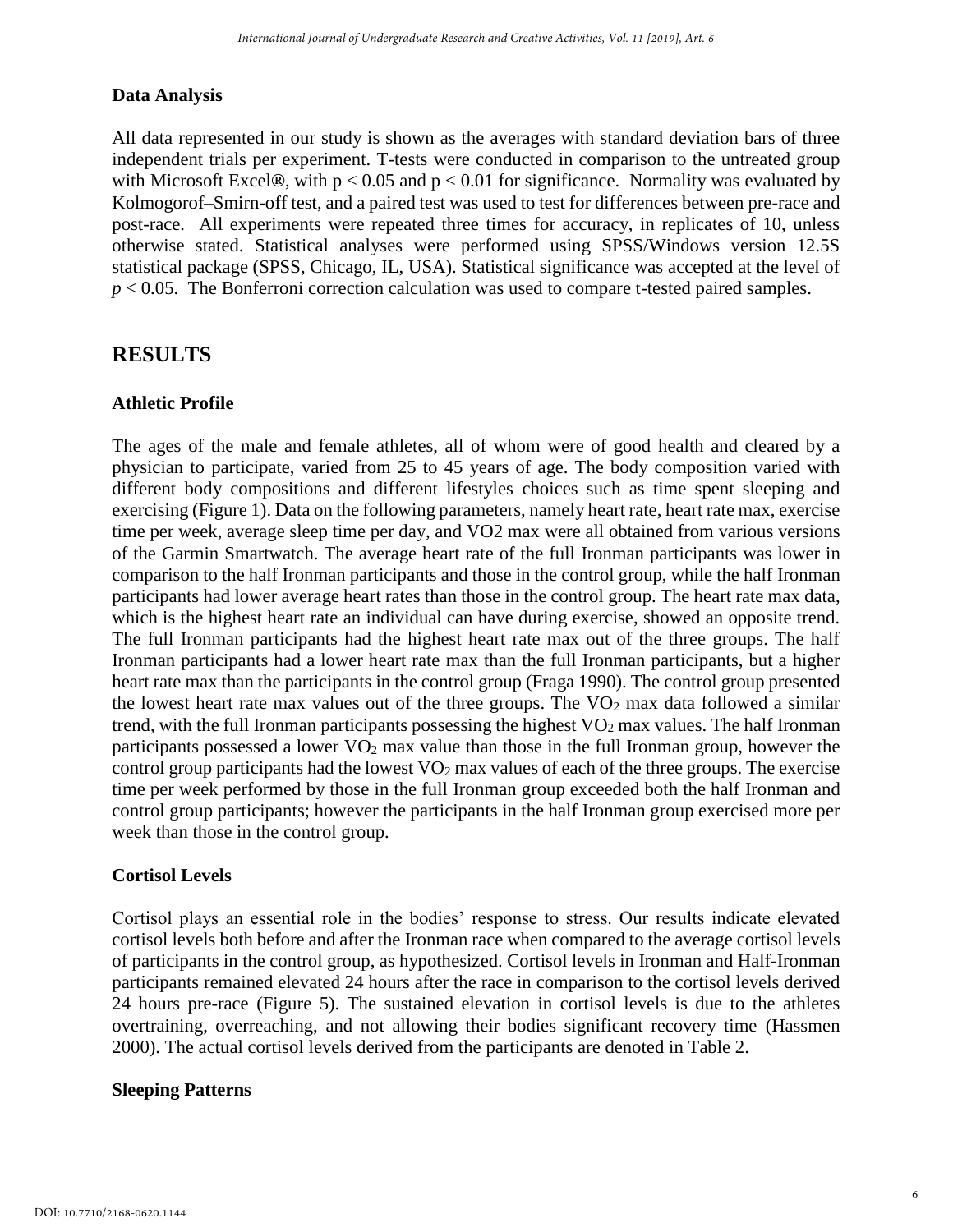The sleeping patterns of the participant athletes differed from their documented average sleep. The average of those participants was 7 hours but after the Ironman triathlon, the athletes slept more hours, which may indicate higher need for recovery (Figure 2). This trend is noticed in the participants who partook in the half triathlon. The athletes slept more after the rest (Figure 2) Out of the total athletes, 66% reported that they slept worse than normal at least once prior to an important competition. 80% reported problems falling asleep. 43% reported waking up early in the morning and 32% reported waking up at night. Factors that contributed were nervousness, thoughts on competition, unusual surroundings, noise in the room (Geda 2010).

## **Elevated ROS**

An important mechanism of chemical toxicity is the induction of oxidative stress through the production of excess reactive oxygen species (ROS) such as superoxide,  $H_2O_2$ , singlet oxygen, and hydroxyl radical. (Schroeder 2001).The alteration of redox status, which is induced by increased generation of ROS, results in increased vulnerability to oxidative stress. Therefore, we examined the capacity of the samples to produce ROS as utilized directly in the saliva cultures derived from participants. This bioluminescent assay measures the total concentration of  $H_2O_2$ within a culture sample (Filaire 1996). Results from the assay indicate that the IM participants but not the half IM participants experienced a significant ROS accumulation 48 hours after endurance based activity. These results suggest a larger amount of oxidative stress is placed on the participants of the full IM in comparison to the half IM. This test was repeated in triplicate and results presented statistically significant  $(p<0.05)$ .

#### **qPCR/Gene expression**

The function of the cellular indicators of increased ROS are explained in Table 1. The enzymes tested for include MDA, SOD, CAT, GPx, and GST. Malondialdehyde (MDA), superoxide dismutase (SOD), catalase (CAT), glutathione peroxidase (GPx), and glutathione S-transferase (GST) are the primary biomarkers which indicate oxidative stress in the body. The enzymes which combat increased ROS in the body by neutralizing them were elevated in response to the athletes completing the race. SOD, CAT, and GPx are the front line of protection antioxidants, known to combat oxidative stress in the body (Ighodaro 2018.). An elevation in these enzymes indicate elevated levels of oxidative stress as well as ROS in the body. Our findings demonstrate the upregulation of all the genes, confirming our hypothesis that oxidative stress levels and ROS concentrations will be elevated after the triathlon was completed. The greatest change was seen in GST and SOD, indicating an important upregulation of their expression 48-72 hours post event. (Figure 4)

## **DNA Damage**

Both a systemic inflammatory response as well as DNA damage has been observed following exhaustive endurance exercise (König 2001). Cell lysates from participants were collected 48 to 72 hours after completing their respective races. The concentrations of 8-oxo-2-deoxyguanosine, or 8-oxo-dG, were elevated in the participants who completed the Ironman and Half-Ironman race. On average there was a two fold increase in 8-oxo-2-deoxyguanosine. This was a significant change to the half Ironman and control population. The concentrations of 8-oxo-dG in the control group serve as measure of comparison for the Ironman and Half-Ironman groups (Figure 6). The results indicate that IM based endurance exercise does cause DNA damage in well-trained athletes (Fraga 1990).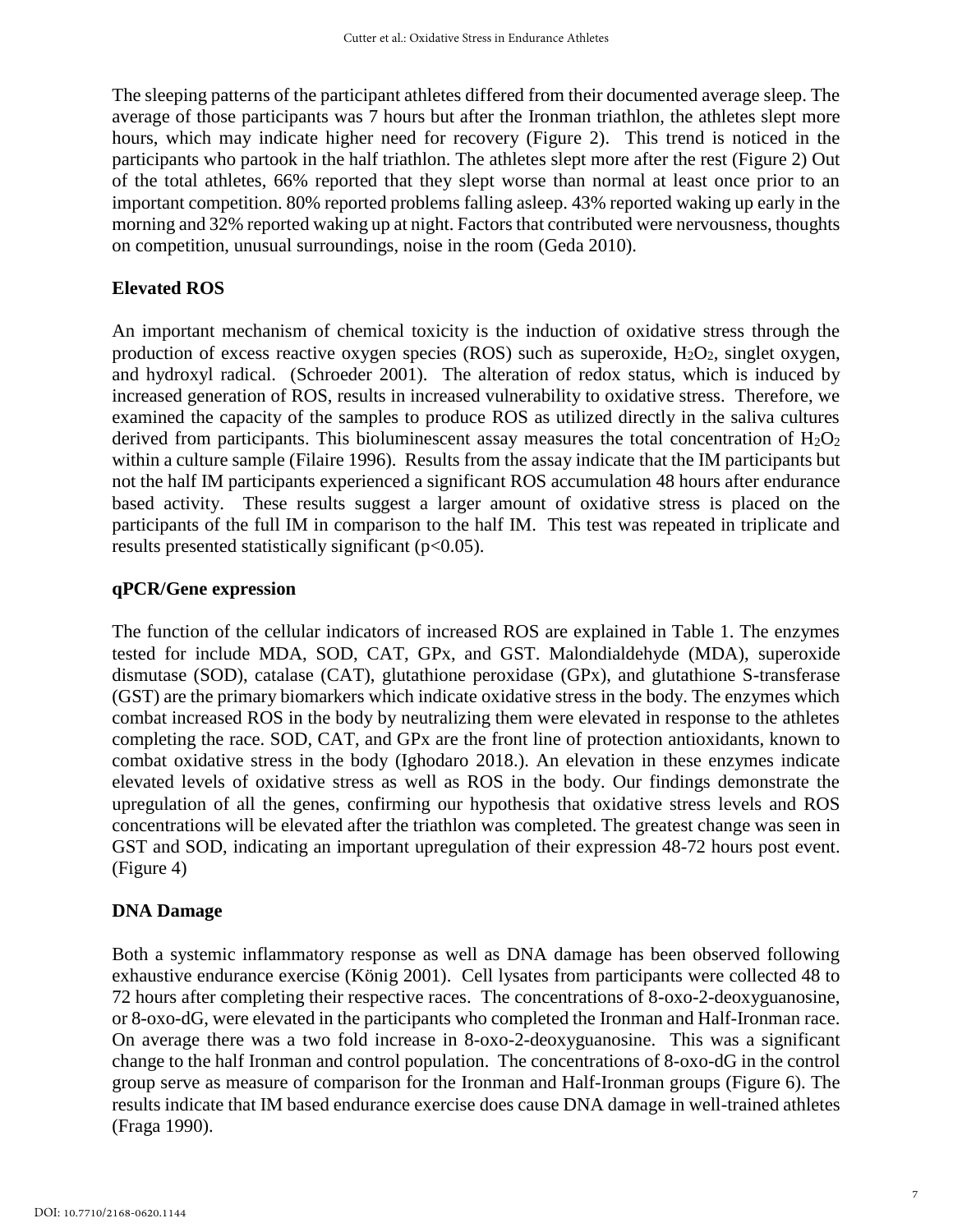#### **DISCUSSION**

A significant feature of this study is the use of noninvasive and cost-effective methods to determine whether a physically challenging event, namely the Ironman Triathlon, correlates with increased oxidative stress in participants (Scheffer 2012). The use of saliva samples and Garmin Smartwatch technology were both employed to address cost-effectiveness and utilize a noninvasive method to obtain data on sleep patterns, vital information, cortisol levels, ROS concentrations, DNA damage, and gene expression data. Another cost-effective measure employed in this research that distinguishes the methodology from previous studies is the assay of transcript levels. Previous research on the analysis of the gene expression has often employed the use of techniques such as Western blot to analyze protein expression (Bass 2017) However, the current study is distinguishable from comparable prior research in that transcription levels of the genes in question, namely GST, SOD, MDA, CAT, and GPx, were assayed rather than the protein products (Ighodaro 2018).

Cortisol is the body's main stress hormone, and it is involved in numerous stress responses produced in the body. Among its many functions, cortisol is instrumental in moderating metabolism of carbohydrates, fats, and proteins, regulation of blood pressure, and regulation of blood sugar (McEwen 2008.) Measurement of cortisol is an excellent indicator of the amount of stress that the body is undergoing, as increased cortisol levels point to an increase in stress. In order to determine the amount of stress the athletes underwent, an ELISA based assay was utilized to measure cortisol levels in the participants (Flint M.). When compared with the average cortisol levels of participants in the control group, it was noted that the average cortisol level of the athletes completing the full and half Ironman remained elevated 24 hours prior to the race and that this elevation increased 24 hours after the race (Valavanidis 2009). The pre-race elevation in cortisol levels was attributed to overtraining and overreaching without significant recovery time. These activities would lead to increased stress in the body, hence the rise in cortisol levels. The post-race elevation, which increased from the pre-race cortisol levels, was expected, as completing the Ironman triathlon requires an athlete to exert an enormous amount of energy and undergo strenuous exercise for a prolonged period of time. The elevation in cortisol levels after the race has been attributed to these factors (Jacks 1999.)

Previous research has found that high intensity exercise can increase the production of ROS, which can damage cellular integrity by modifying DNA. As the Ironman participants were competing in an event that calls for a large amount of strenuous exercise completed over an extended time interval, we hypothesized that our participants would likely accumulate ROS (Alessio 2000) In order to measure this accumulation of  $H_2O_2$ , a specific ROS, the participants, a ROS Glo H2O2 assay was utilized directly in the cell cultures derived from participants. This bioluminescent assay measures the concentration of  $H_2O_2$  within a cell culture sample; and after completing the assay, our results indicated that the participants did experience significant ROS accumulation 48 hours after endurance based activity. This significant accumulation of ROS was attributed to the athletes partaking in an event that called for high intensity exercise (Salin 2010.)

Oxidative damage is an important consequence of oxidative stress, which is a state characterized by an imbalance between the generation of reactive oxygen species (ROS) and the antioxidant defense capacity (Fraga 1990 & Demple 1994). We hypothesize that post-IM athletes endure an increased amount of stress even at the molecular level. To test this, we examined several biochemical markers such as MDA, SOD, CAT, GPx, and GST. In general, antioxidant defense systems consist of low-molecular-weight antioxidants and antioxidant enzymes including SOD, CAT, GPx and GST (Pan 2016). These antioxidant enzymes activities are closely related to their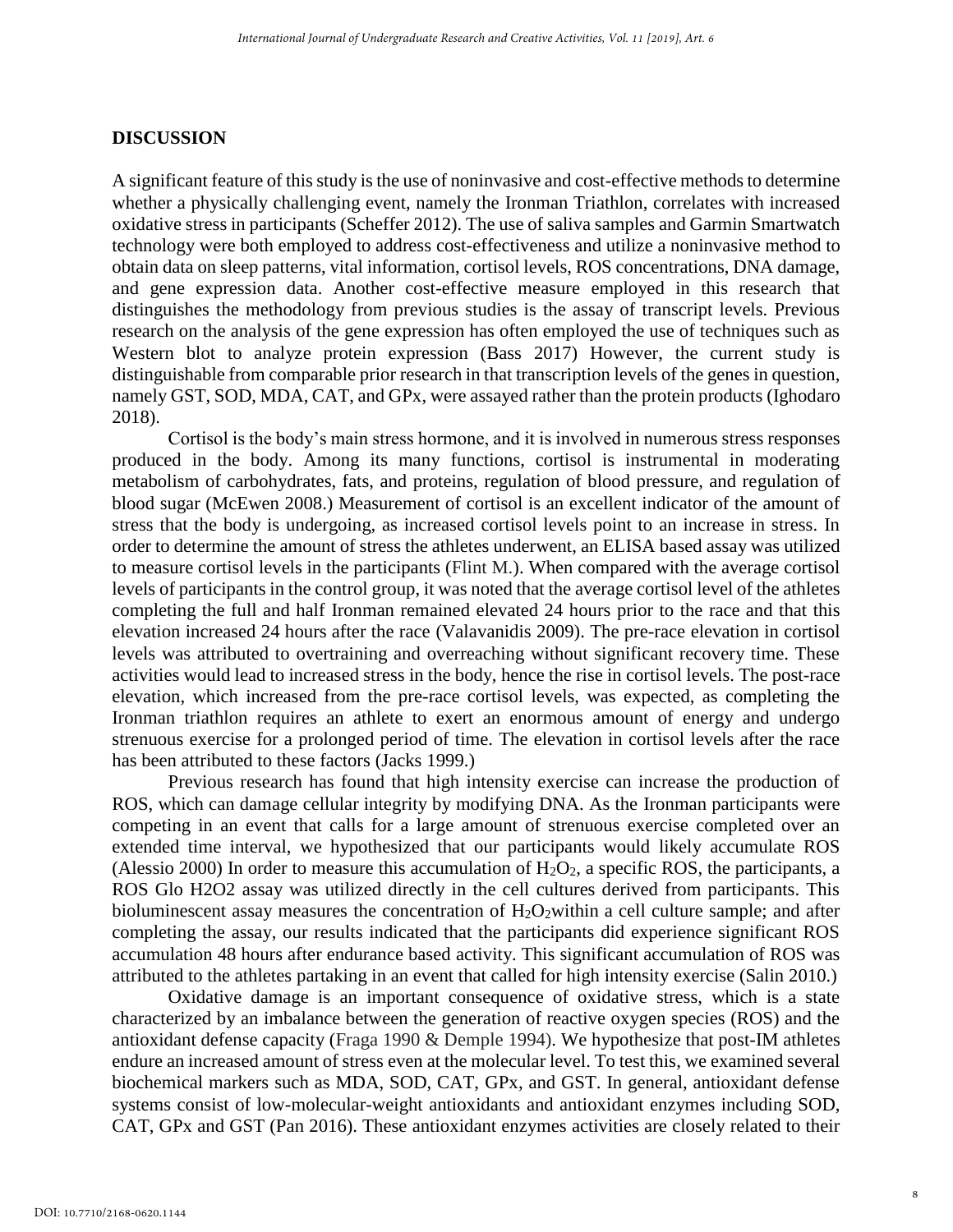mRNA levels. The expression of these antioxidant enzymes depends on the quantity and quality of generated free radicals into the biological system (biological membranes, cytosolic compartments, nucleus, tissues or artificial systems), as well as it depends on different cell types and diseases. It will be interesting to follow up with these results in the future to see if elevated mRNA is seen beyond the 72 hour mark (Radak 2013). It would also be beneficial to look at mRNA involved in the inflammatory response as oxidative stress and inflammation often are seen simultaneously (Ghamin 2011).

In order to quantify the amount of DNA damage that occurred due to the presence of ROS within the cells of the participants, another ELISA based assay was utilized. This kit allowed us to indirectly measure the amount of DNA damage that occurred in our participants by quantifying a byproduct of DNA damage known as 8-oxo-2-deoxyguanosine, or 8-oxo-dG. 8-oxo-dG is a byproduct of DNA damage that occurs as a result of oxidative stress (Wu 2004). By measuring the concentration of 8-oxo-dG in our cells of study, we were able to determine the relative amount of DNA damage that occurred within the cells. Previous research has noted that those who exercise incur increased DNA damage in comparison to less active individuals, as exercise increases the amount of free radical oxygen and nitrogen species in the body (Stroth 2009). These free radical species can be responsible for DNA modifications in the cells by causing the hydroxylation of guanosine. Our results did indicate that athletes incurred more DNA damage than their less active counterparts in the control group. Those who completed the full Ironman experienced an increase in relative 8-oxo-dG concentrations in comparison with those who completed the half Ironman. The athletes who completed the half Ironman did have higher concentrations of 8-oxo-dG in their cells than those in the control group (Shaper 1991). 8-hydroxy-deoxyguanosine (8-oxo-dG) is a sensitive marker of the DNA damage due to hydroxyl radical attack at the C8 of guanine. This damage, if left unrepaired, has been proposed to contribute to mutagenicity and cancer promotion (Valavanidis 2009).

The role of dietary antioxidants and sleep cycles in participating athletes are subsets of this research that would be interesting to investigate further. Results showcase the sleeping patterns of the athletes were disrupted days before the race as 80% of the athletes reported having trouble falling asleep. Furthermore, dietary antioxidants are linked to shorter recovery and supplemental defense against oxidative stress in the body (Mittler 2002). Both sleep cycles and dietary antioxidants can have an impact in the oxidative stress levels found in athletes and can be further researched. Exercise is a fundamental part of life and one that all should receive the benefits from. At all levels of fitness, it is important to understand both the hazards and rewards of the activity.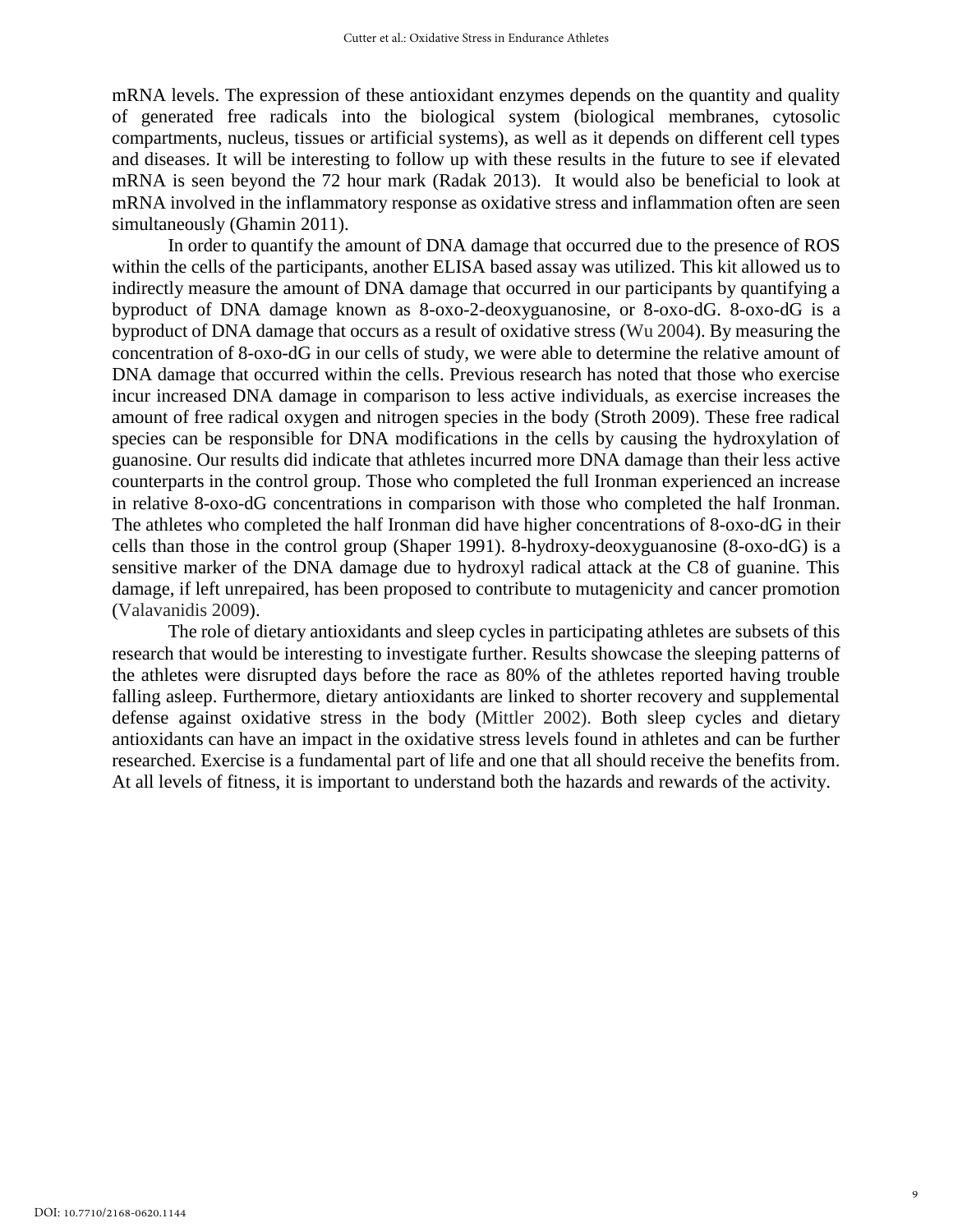

#### **Figure 1. Athletic Profile**

This table represents that overall athlete profile for participants in the study. Athletes completed questionnaires which requested information on health habits. Additionally, participants recorded exercise, sleep, heart rate, and VO2 max using the Garmin Smartwatch device.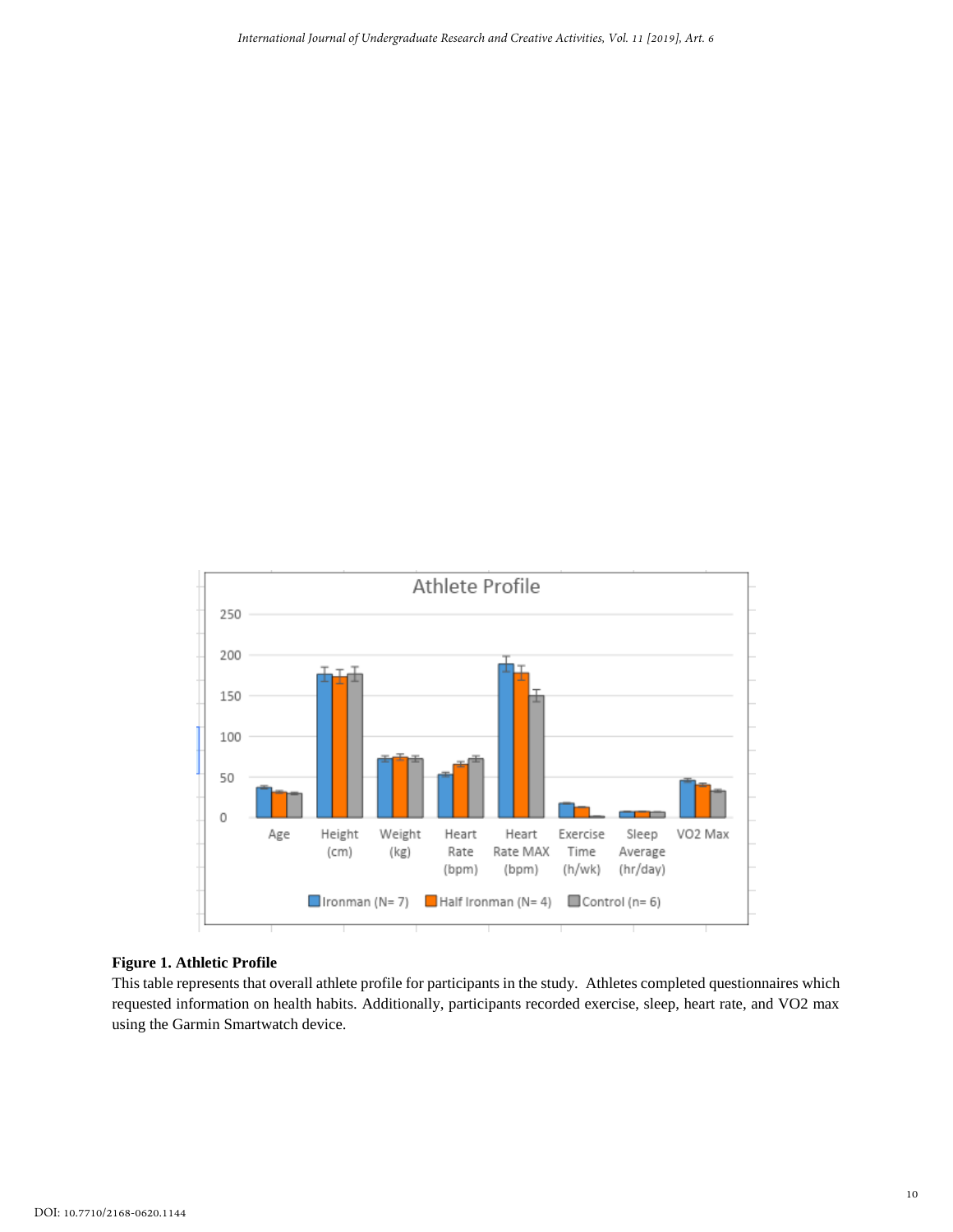

#### **Figure 2. Hours of Sleep**

This figure represents the amount of hours slept on average, and before and after the IM race by participating athletes. IM and half IM athletes experienced less sleep the night before the race and a slight increase in the amount of sleep immediately after the race. On average, most participants slept approximately 7-8 hours per night, which is the recommended amount.



#### **Figure 3. ROS-Glo Assay for Oxidative Stress.**

This graph represents changes in bioluminescence 72 hours before and 48 hours after the selected participants' race. IM participants experienced a significant increase in total ROS 48 hours after the race.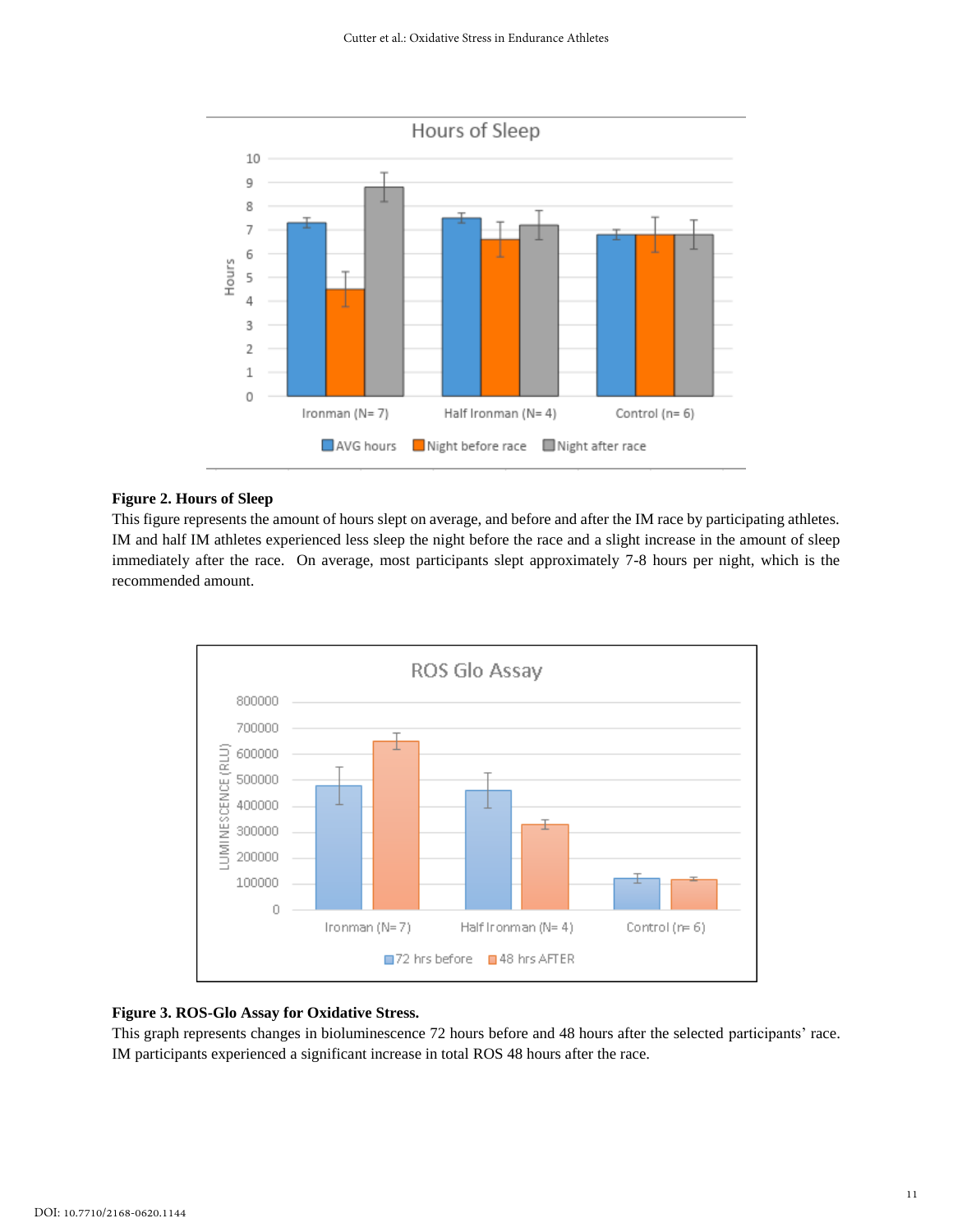

#### **Figure 4: Gene Expression Changes**

Gene expression changes were analyzed in several markers for physiological stress in the body. Overall, elevated stress response expression at the molecular level was seen in IM participants compared to the control population. Most significant changes were seen in SOD and GST.



#### **Figure 5. Cortisol Levels of Control and Participating Athletes Before and After the Full and Half-Ironman.**

IM and half IM athletes indicate elevated cortisol levels 24-hours post event. Cortisol levels in the Ironman and Half-Ironman group are elevated 24 hours post-race in comparison to the pre-race levels. In comparison to the control group, both the pre-race and post-race cortisol levels in the Ironman and Half-Ironman participants were elevated.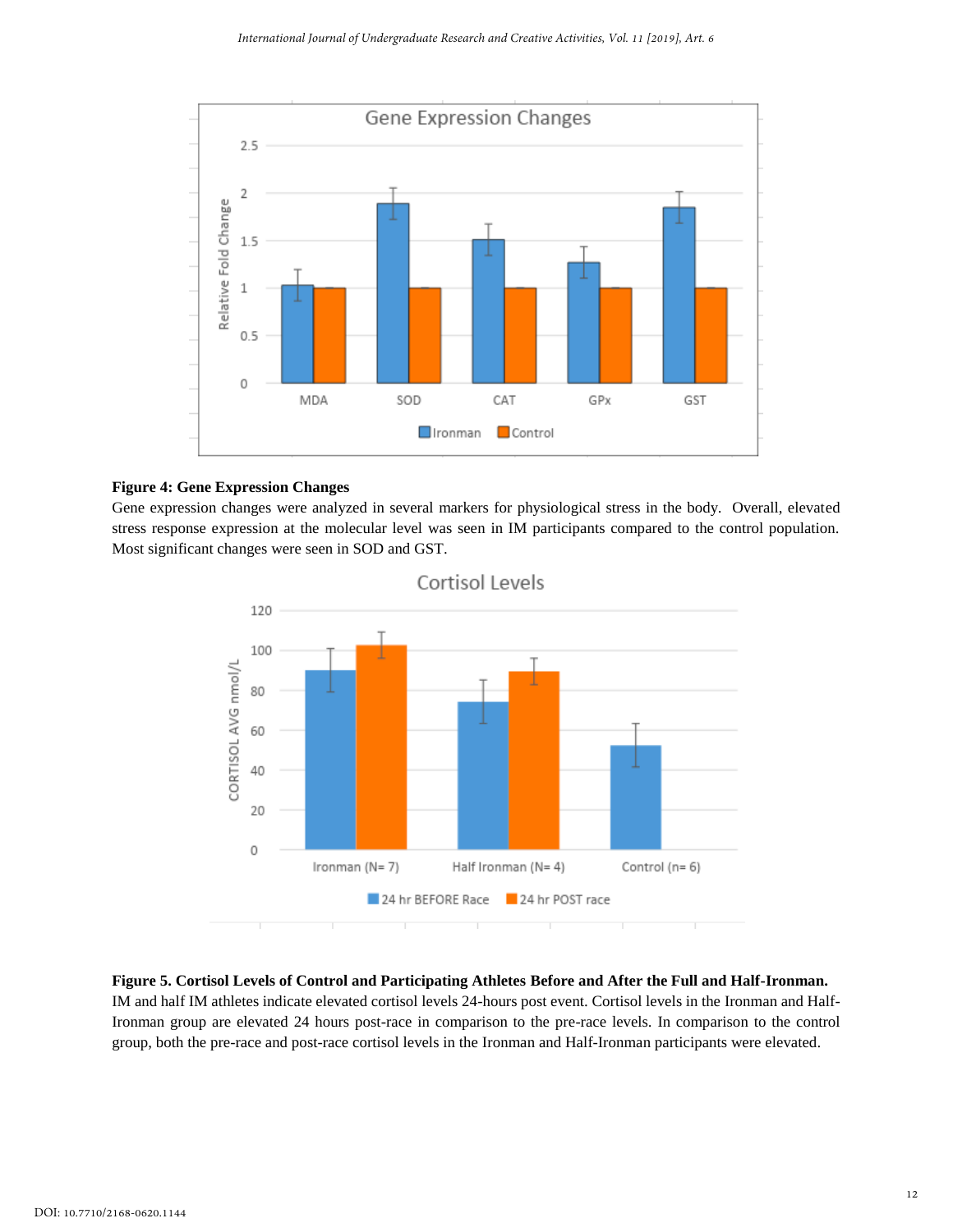

#### **Figure 6. 8 oxo-dG Concentration in Participants.**

8 oxo-dG is the most frequent oxidative DNA damage as represented by the 8-oxo-dG assay results. Our results indicate a 2-fold increase in 8-oxo-dG damage to IM athletes compared to half IM and control counterparts.

| Gene<br>Symbol | Gene Name                     | Function                                                                                                                                      |
|----------------|-------------------------------|-----------------------------------------------------------------------------------------------------------------------------------------------|
| MDA            | Malondialdehyde               | Member of the paraoxonase family of enzymes<br>and exhibits lactonase and ester hydrolase activity                                            |
| SOD            | Superoxide<br>dismutase       | Binds copper and zinc ions and is one of two<br>isozymes responsible for destroying free<br>superoxide radicals in the body                   |
| CAT            | Catalase                      | Converts the reactive oxygen species hydrogen<br>peroxide to water and oxygen and thereby<br>mitigates the toxic effects of hydrogen peroxide |
| GRX            | Glutathione<br>peroxidase     | Reduce lipid hydroperoxides to their<br>corresponding alcohols and to reduce free<br>hydrogen peroxide to water.                              |
| GST            | Glutathione-S-<br>transferase | Endogenous Thiel group-containing antioxidant<br>that reacts with ROS as a co-factor of the<br>antioxidant enzyme glutathione peroxidase      |

**Table 1:** Gene symbol, name, and functional information.

|              | <b>Primer Name Sequence FWD</b> | <b>Sequence REV</b>           |
|--------------|---------------------------------|-------------------------------|
| <b>APOE</b>  | <b>CCGTTTCTCCTTCCCCAGAC</b>     | <b>GGGGTCAGTTGTTCCTCCAG</b>   |
| <b>Notch</b> | <b>IGGGACCAACTGTGACATCAA</b>    | <b>IGTAGCCACTGGTCATGTCTTT</b> |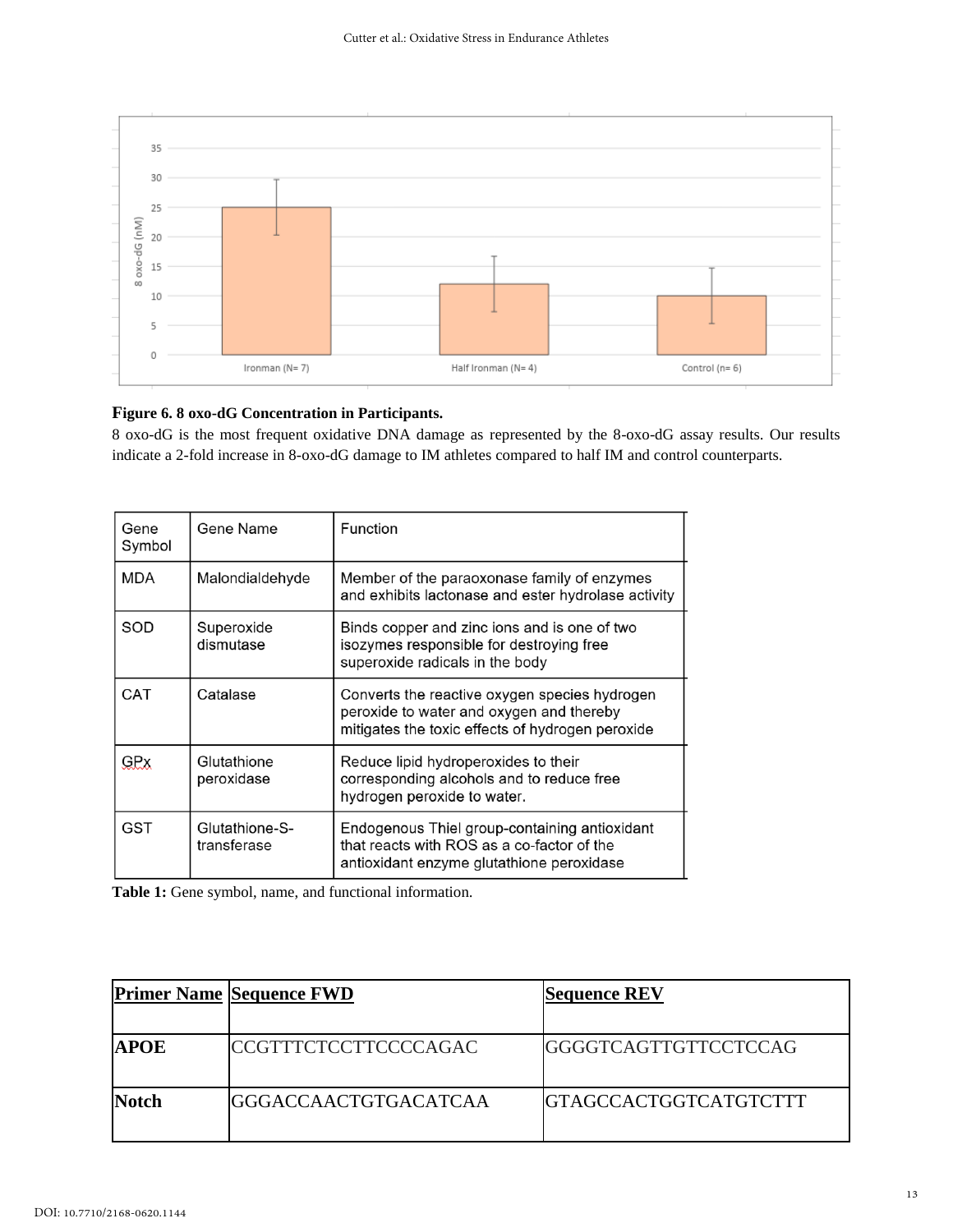| CD34         | TAGCCTGTCACCT GGAAATG       | TGCCTTGATGTCACTTAGGATAG |
|--------------|-----------------------------|-------------------------|
| <b>CDCP1</b> | AAGGACACAGAC ATTCCCTTAC     | GTCTCAGTGCCCT GCTTTAT   |
| <b>NANOG</b> | TCCTGAACCTCAG CTACAAAC      | GCGTCACACCATT GCTATTC   |
| <b>RPL4</b>  | GGCTACAAGAAG ACCAAGGAA      | CTCATTCGCTGAG AGGCATAG  |
| <b>CAT</b>   | ATCCGTGTAACCCGCTCATC        | GAGTCCTCGAGATACTGGCA    |
| <b>FOXM1</b> | <b>GTGGATCTGCTTGCCAGAGT</b> | TGCCTTAGGAATCAGACGCC    |
| GPX1         | <b>ACACCCAGATGAACGAGCTG</b> | CGTTCTTGGCGTTCTCCTGA    |
| <b>MPO</b>   | TTTGACAACCTGCACGATGAC       | CGGTTGTGCTCCCGAAGTAA    |
| <b>SOD1</b>  | CATCAGCCCTAATCCATCTGA       | CGCGACTAACAATCAAAGTGA   |

**Table 2.** Primer sequences utilized in RT-qPCR amplification.

| <b>CORTISOL Measurements</b> | Ironman (N= 7) | Half Ironman (N=4)   Control (n=6) |      |
|------------------------------|----------------|------------------------------------|------|
| AVG nmol/L                   |                |                                    |      |
| 24 hr BEFORE Race            | 90.1           | 74.3                               | 52.4 |
| 24 hr POST race              | 102.7          | $89.5 \, n/a$                      |      |

**Table 3.** Cortisol measurements from control, IM, and half IM participants.

| <b>DNA Damage Assay</b> | <b>Ironman</b> $(N=7)$ | Half Ironman $(N=4)$ Control $(n=6)$ |  |
|-------------------------|------------------------|--------------------------------------|--|
| $8$ -oxo-dG (nM)        |                        |                                      |  |

**Table 4.** Average values of 8-oxo-dG concentration, a byproduct of DNA damage, measured in nM and reported for the Ironman, Half-Ironman, and Control groups.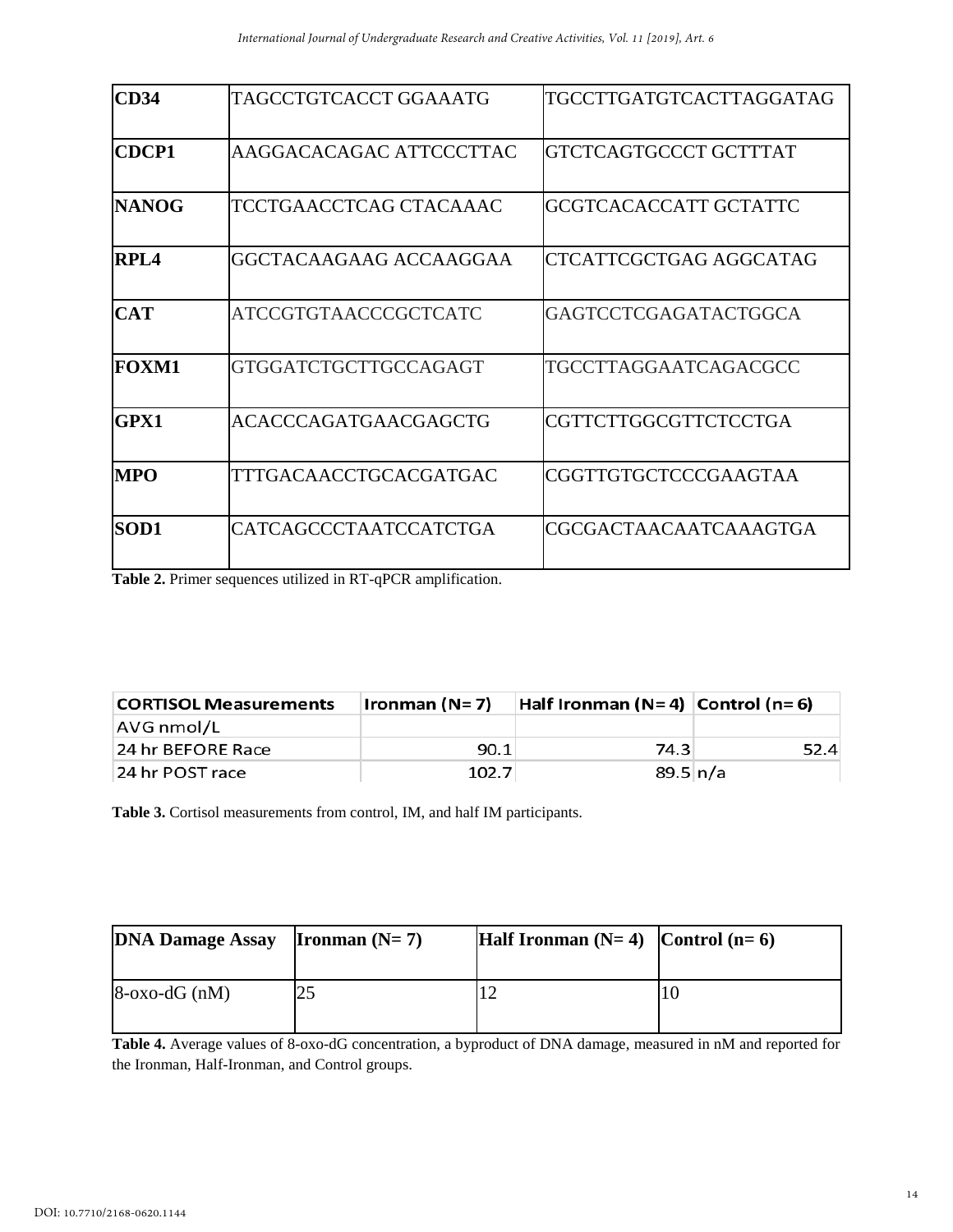## **REFERENCES**

Alessio, H. M., Hagerman, A. E., Fulkerson, B. K., Ambrose, J., Rice, R. E., & Wiley, R. L. (2000). Generation of reactive oxygen species after exhaustive aerobic and isometric exercise. *Medicine & Science in Sports & Exercise,* 1576-1581. doi:10.1097/00005768-200009000-00008

Bass, J. J., Wilkinson, D. J., Rankin, D. , Phillips, B. E., Szewczyk, N. J., Smith, K. and Atherton, P. J. (2017), An overview of technical considerations for Western blotting applications to physiological research. *Journal of Medical Science Sports*, 27: 4-25. doi[:10.1111/sms.12702](https://doi.org/10.1111/sms.12702)

Caspersen, C. J., Powell, K. E., & Christenson, G. M. (1985). Physical activity, exercise, and physical fitness: definitions and distinctions for health-related research. *Public health reports*, *100*(2), 126.

Demple, B., & Harrison, L. (1994). Repair of oxidative damage to DNA: enzymology and biology. *Annual review of biochemistry*, *63*(1), 915-948.

Filaire, E., Duche, P., Lac, G., & Robert, A. (1996). Saliva cortisol, physical exercise and training: influences of swimming and handball on cortisol concentrations in women. *European journal of applied physiology and occupational physiology*, *74*(3), 274-278.

Flint, M. S., Baum, A., Chambers, W. H., & Jenkins, F. J. (2007). Induction of DNA damage, alteration of DNA repair and transcriptional activation by stress hormones. *Psychoneuroendocrinology*, *32*(5), 470-479.

Fraga, C. G., Shigenaga, M. K., Park, J. W., Degan, P., & Ames, B. N. (1990). Oxidative damage to DNA during aging: 8-hydroxy-2'-deoxyguanosine in rat organ DNA and urine. *Proceedings of the National Academy of Sciences*, *87*(12), 4533-4537.

Geda, Y. E., Roberts, R. O., Knopman, D. S., Christianson, T. J., Pankratz, V. S., Ivnik, R. J., ... & Rocca, W. A. (2010). Physical exercise, aging, and mild cognitive impairment: a populationbased study. *Archives of neurology*, *67*(1), 80-86.

Hassmen, P., Koivula, N., & Uutela, A. (2000). Physical exercise and psychological well-being: A population study in Finland. Preventive Medicine, 30(1), 17–25.

Ighodaro, O., & Akinloye, O. (2018). First line defence antioxidants-superoxide dismutase (SOD), catalase (CAT) and glutathione peroxidase (GPX): Their fundamental role in the entire antioxidant defence grid. *Alexandria Journal of Medicine*, 54(4), 287-293. doi:10.1016/j.ajme.2017.09.001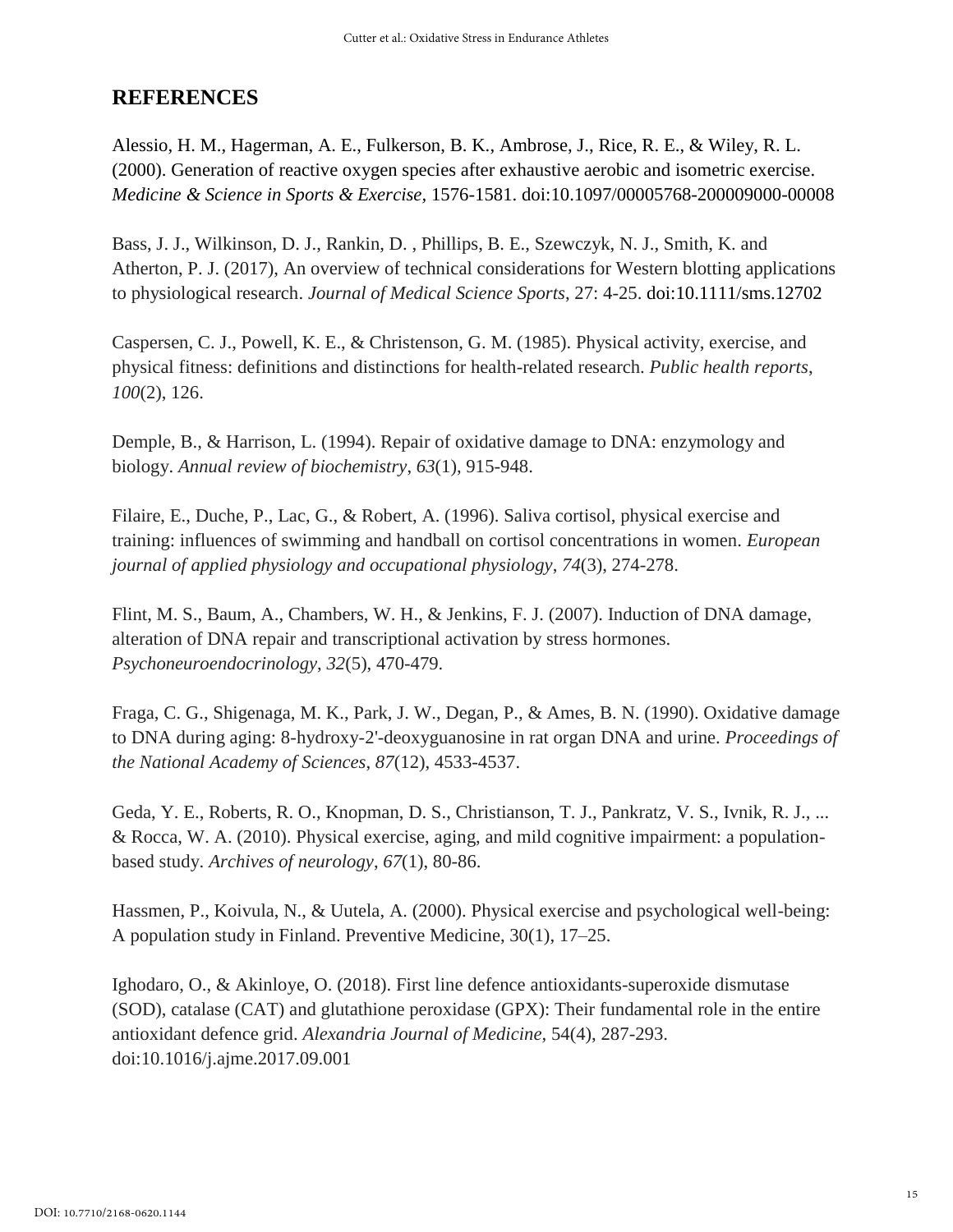Jacks, D. E., Sowash, J., Anning, J., Mcgloughlin, T., & Andres, F. (1999). Effect Of Exercise At Three Intensities On Salivary Cortisol. *Medicine & Science in Sports & Exercise, 31*(Supplement), 286-289. doi:10.1097/00005768-199905001-01290

König, D., Wagner, K., Elmadfa, I., & Berg, A. (2001). Exercise and oxidative stress: significance of antioxidants with reference to inflammatory, muscular, and systemic stress. *Exercise immunology review, 7*, 108-33.

Lee, I. M., Hsieh, C. C., & Paffenbarger, R. S. (1995). Exercise intensity and longevity in men: the Harvard Alumni Health Study. *JAMA*, *273*(15), 1179-1184.

Lee, I. M., & Paffenbarger Jr, R. S. (2000). Associations of light, moderate, and vigorous intensity physical activity with longevity: the Harvard Alumni Health Study. *American journal of epidemiology*, *151*(3), 293-299.

Lovrić, J., Cho, S. J., Winnik, F. M., & Maysinger, D. (2005). Unmodified cadmium telluride quantum dots induce reactive oxygen species formation leading to multiple organelle damage and cell death. *Chemistry & biology*, *12*(11), 1227-1234.

Mann, S., Beedie, C., & Jimenez, A. (2014). Differential effects of aerobic exercise, resistance training and combined exercise modalities on cholesterol and the lipid profile: review, synthesis and recommendations Sports Medicine, 44(2), 211-221.

McEwen B. S. (2008). Central effects of stress hormones in health and disease: Understanding the protective and damaging effects of stress and stress mediators. *European journal of pharmacology*, *583*(2-3), 174-85.

Meeusen, R. (2005). Exercise and the brain: insight in new therapeutic modalities. *Ann. Transplant*., 10, pp. 49-51

Mittler, R. (2002). Oxidative stress, antioxidants and stress tolerance. *Trends in plant science*, *7*(9), 405-410.

Paffenbarger Jr, R. S., Hyde, R. T., Hsieh, C. C., & Wing, A. L. (1986). Physical activity, other life‐style patterns, cardiovascular disease and longevity. *Acta Medica Scandinavica*, *220*(S711), 85-91.

Pan J, He H, Su Y, Zheng G, Wu J, Liu S, Rao P. [GST-TAT-SOD: Cell Permeable Bifunctional](https://www.ncbi.nlm.nih.gov/pubmed/27313832)  [Antioxidant Enzyme-A Potential Selective Radioprotector.](https://www.ncbi.nlm.nih.gov/pubmed/27313832) *Oxid Med Cell Longev*. 2016;2016:5935080.

Radak, Z., & Taylor, A. W. (2019). Exercise and hormesis. In *The Science of Hormesis in Health and Longevity* (pp. 63-73). Academic Press.